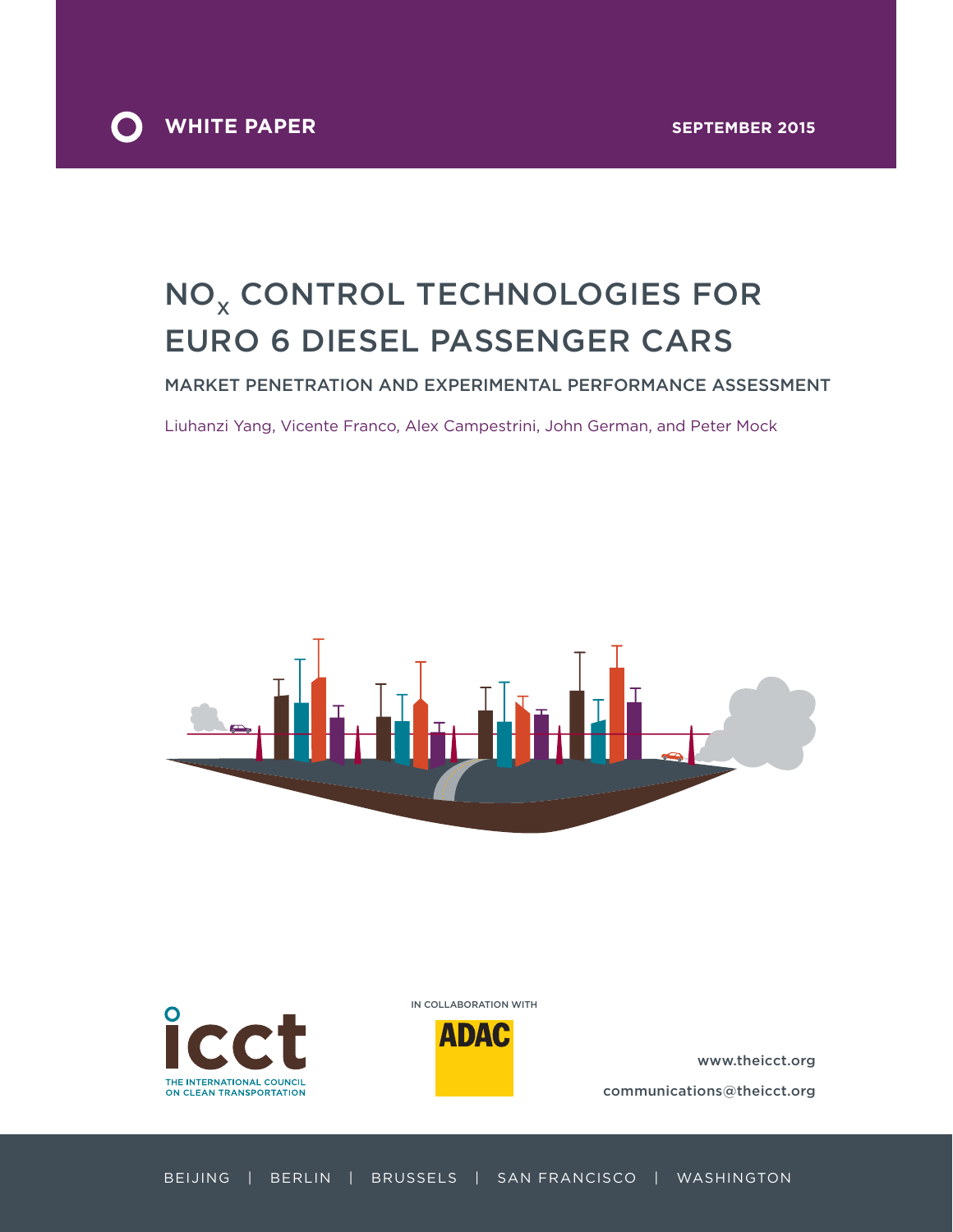### Acknowledgements

The authors would like to acknowledge the *Allgemeiner Deutscher Automobil-Club* (ADAC) for providing the experimental data. We also thank all internal and external reviewers of earlier versions of this report for their guidance and constructive comments. Special thanks go to Reinhard Kolke (ADAC), Ray Minjares (ICCT), Shaojun Zhang (University of Michigan, Ann Arbor), Martin Weiss (European Commission, DG Joint Research Centre), Charles N. Freed, and the auto industry representatives who helped verify the vehicle sales data.

For additional information: International Council on Clean Transportation Europe Neue Promenade 6, 10178 Berlin +49 (30) 847129-102

#### [communications@theicct.org](mailto:communications%40theicct.org?subject=) |<www.theicct.org>

© 2015 International Council on Clean Transportation

Funding for this work was generously provided by the ClimateWorks Foundation and the Stiftung Mercator.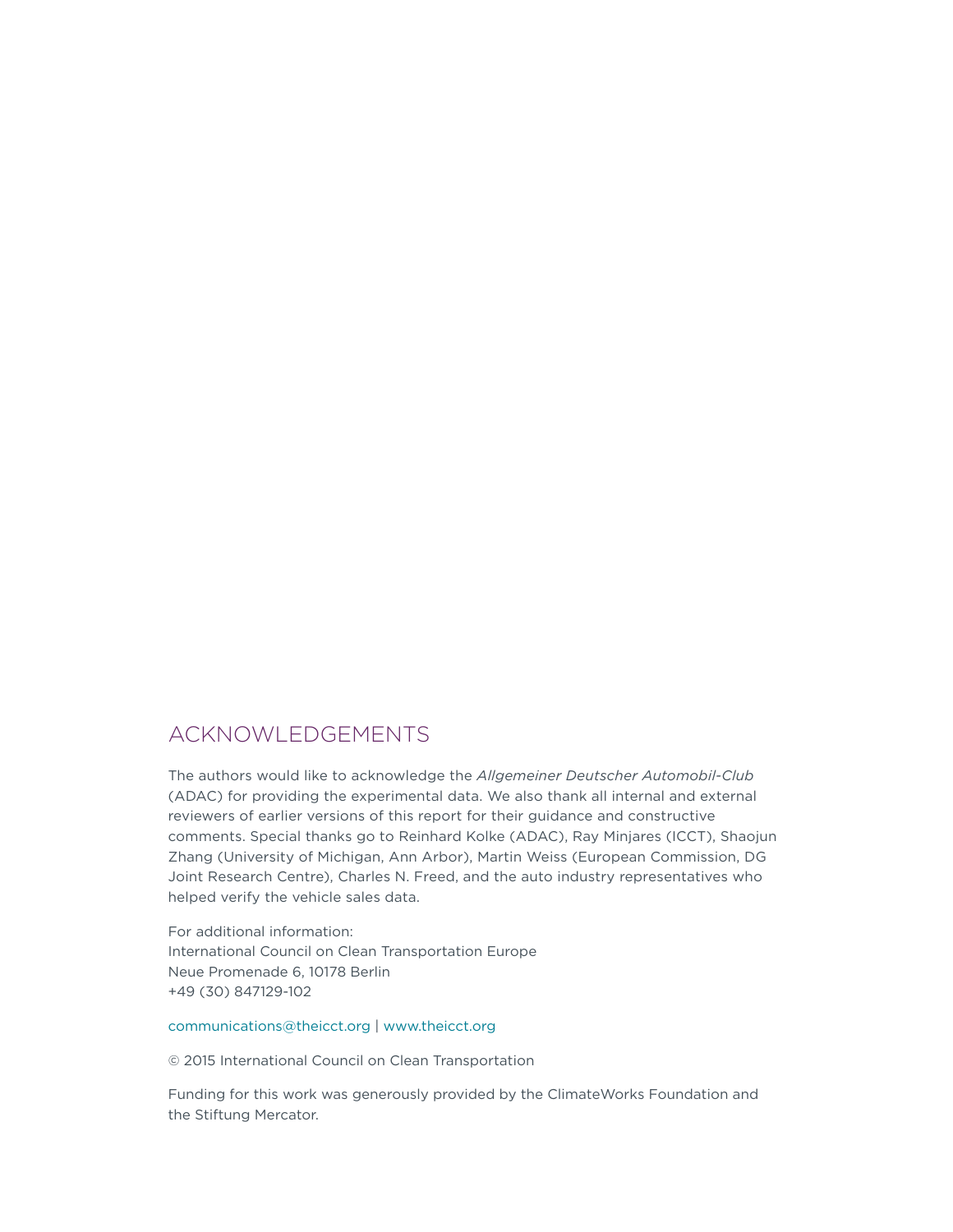### <span id="page-2-0"></span>Executive Summary

Controlling nitrogen oxides  $(NO<sub>v</sub>)$  emissions from Euro 6 diesel passenger cars is one of the biggest technical challenges facing car manufacturers. Three main technologies are available for this purpose: inner-engine modifications coupled with exhaust gas recirculation (EGR), lean-burn NO<sub>v</sub> adsorbers (also called lean NO<sub>v</sub> traps, or LNTs), and selective catalytic reduction (SCR).

As of the full phase-in of the Euro 6 standard in the European Union in September 2015, all newly registered diesel passenger cars will have to meet a  $NO<sub>x</sub>$  emission limit of 80 mg/km over the European light-duty vehicle emission certification cycle (New European Driving Cycle, NEDC). While all diesel car manufacturers have managed to meet this requirement during the regulated laboratory test, it is widely accepted that the "real-world" NO<sub>v</sub> emissions of diesel passenger cars are substantially higher than the certified limit. This was one of the main drivers behind the recent amendment of the Euro 6 standard to require an on-road, real-driving emissions (RDE) test using portable emission measurement systems (PEMS) for the type approval of passenger cars in the EU. Once RDE testing is legally enforced in 2017, passenger cars will have to demonstrate reasonably low emissions under conditions that resemble real-world use more closely than laboratory cycles (although some aspects, such as cold-start emissions and the effects of high-load driving, will not be fully captured). RDE testing will therefore pose additional challenges for diesel passenger car manufacturers in the EU. In the short run, it should lead to **more robust implementations of existing NO<sub>y</sub> control technologies**—especially in terms of engine/aftertreatment calibration approaches—but in some cases, it could also have a significant impact upon the hardware choices made by diesel car manufacturers. In the long term, RDE should also deliver substantial improvements in urban air quality in Europe as fleet turnover makes pre-RDE diesel cars less prevalent.

In this paper, we combine two automotive databases from reputable sources to report on the evolution of the market share of Euro 6 diesel passenger cars and on the **relative**  shares of NO<sub>v</sub> control technologies selected by car manufacturer in the EU during **the phase-in of the Euro 6 standard** (2012–2014). We also compare the European diesel passenger car market to that of the US for context. LNT and SCR are the most prevalent technologies for the control of  $NO<sub>v</sub>$  emissions from diesel passenger cars in the European market. LNTs predominate for smaller applications,<sup>1</sup> although some manufacturers (e.g., Peugeot-Citroën) have chosen to apply SCR across the board. In the US market, the NO<sub>v</sub> emission limit is even lower than 80 mg/km and the certification cycle (Federal Test Procedure, FTP) is more transient and has somewhat higher loads. There, combined aftertreatment systems—better performing, but also more complex and expensive—are featured in some models that otherwise use a single  $NO<sub>v</sub>$  control technology in their European market versions.

In order to provide some insights into the **relative performance of manufacturers and**  NO<sub>y</sub> control technologies, we analyzed the results of chassis dynamometer emissions tests performed by Europe's largest car club, *Allgemeiner Deutscher Automobil-Club* (ADAC), as part of its EcoTest program. These covered 32 Euro 6 diesel passenger cars: 11 SCR-, 16 LNT- and 5 EGR-equipped. The vehicles were tested over both the European

<sup>1</sup> According to our data sources, they were found in 95% of Diesel Euro 6 vehicles with engine displacements below 1.5 liters sold in the EU in 2014.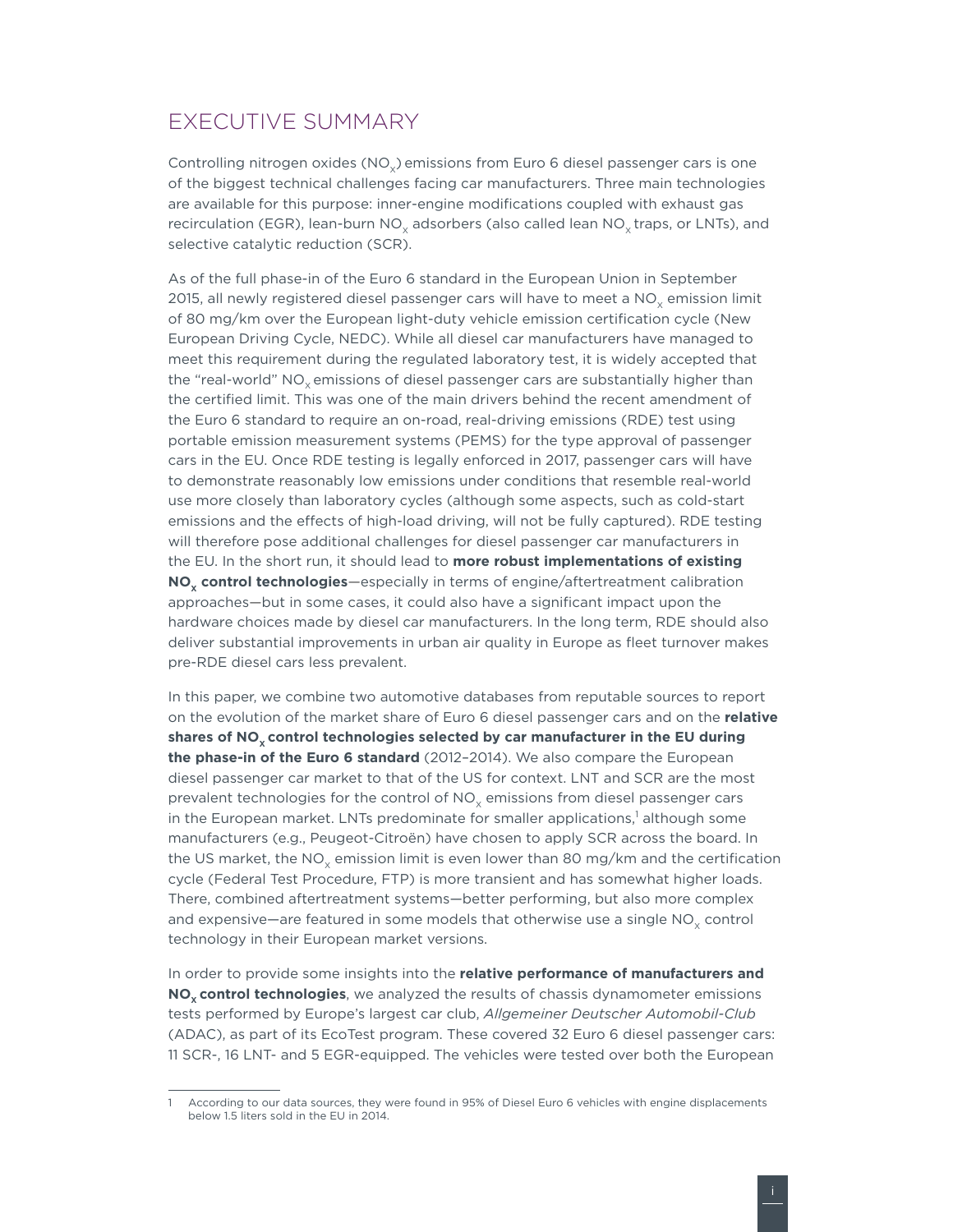type-approval cycle (NEDC) and Version 2.0 of the new, more realistic Worldwide Harmonized Light Vehicles Test Cycle (WLTC) that is expected to replace the NEDC by 2017. The results indicate that the implementation of NO<sub>y</sub> control technologies by **a few manufacturers is delivering acceptable results over both cycles**, whereas other manufacturers are mostly focusing on meeting the limit over the NEDC while neglecting real-world operating conditions, even on the relatively low-load WLTC. All vehicles tested by ADAC except one met the legislative limit of 80 mg/km of  $NO<sub>x</sub>$  over the (less demanding) NEDC cycle. Most EGR- and SCR-equipped vehicles performed better than LNT-equipped vehicles over the WLTC, but their average emissions were still far higher than those over the NEDC (by a factor of 2.3 for EGR-equipped vehicles and 2.8 for SCR-equipped vehicles). The same factor was 8.0 for the average of all LNT-equipped vehicles. **Three LNT-equipped vehicles exhibited very poor performance over the WLTC**, with one car emitting up to 1,167 mg/km of  $NO<sub>y</sub>$  (i.e., 15 times the regulated limit). This casts a shadow of doubt over the real-world performance of all current (pre-RDE)  $NO<sub>x</sub>$  control approaches, especially those relying on LNTs, and underscores the importance of engine and aftertreatment calibration to realize the full potential of available technologies and achieve satisfactory real-world performance.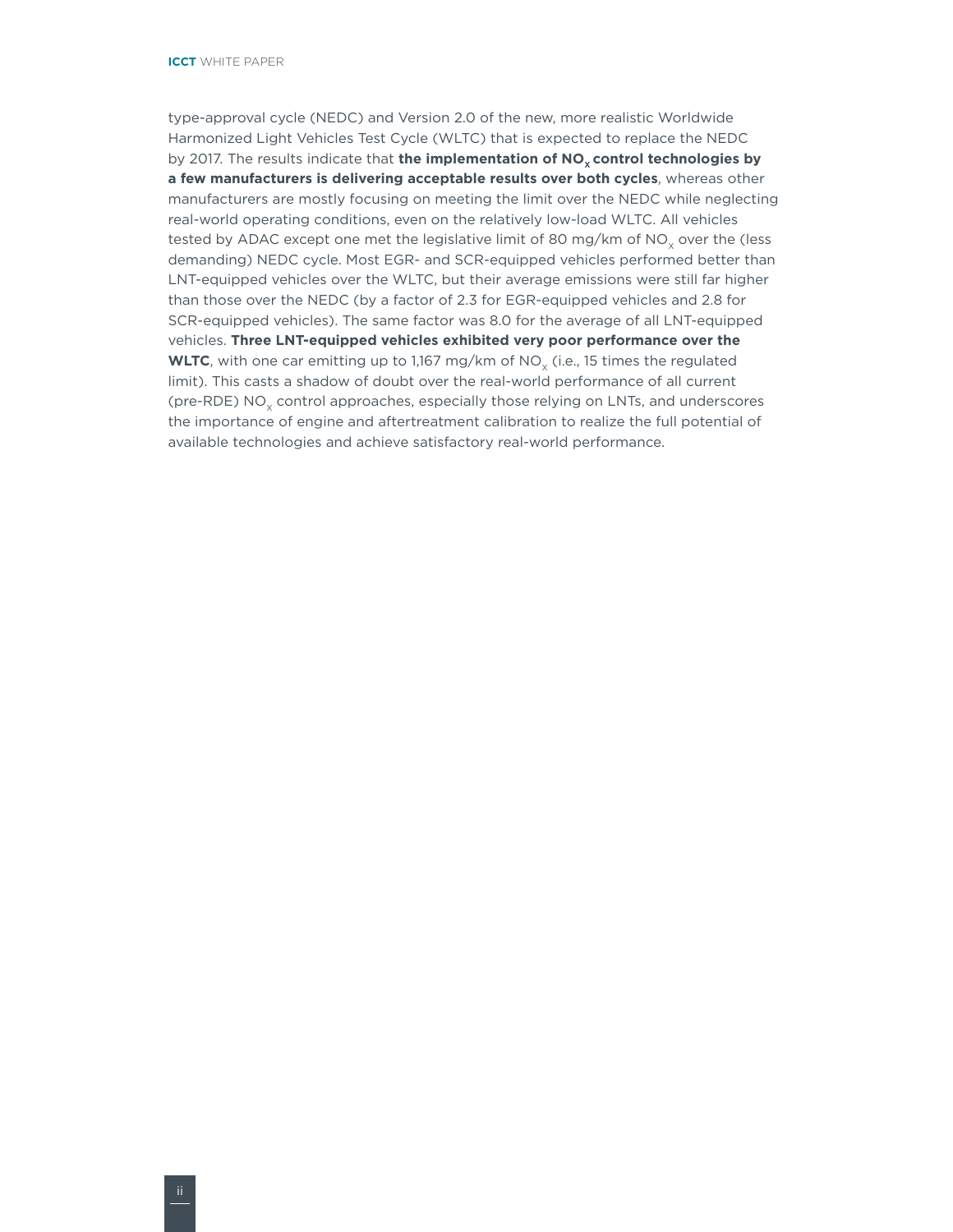#### Market share of NO<sub>y</sub> control technologies for diesel passenger cars during Euro 6 phase-in (Section 2)

2012 (6,600 cars) 2013 (194,000 cars) 2014 (986,000 cars)



- SCR (Selective Catalytic Reduction): Better suited for high loads, requires diesel fluid (AdBlue™) refills
- INT (Lean NO<sub>x</sub> Trap): Better suited for low loads, some vehicles can have very poor results under realistic driving conditions
- EGR (Exhaust Gas Recirculation): Not specific for NO<sub>y</sub>, proven technology with low cost and average NO<sub>y</sub> control performance



 $NO<sub>x</sub>$  emissions from diesel passenger cars during real-world driving are a major threat to urban air quality in Europe. A substantial part of the problem is related to a weak testing framework and insufficient monitoring and enforcement. An recent amendment to Euro 6 regulations (Real-Driving Emissions, RDE) could drive diesel cars with poor on-road performance out of the market.



The US diesel passenger vehicle market is much smaller than EU's (0.8% vs 53% of sales in 2014), and it is dominated by German manufacturers. We found striking differences between the aftertreatment systems featured in US and EU vehicles, likely due to differences in the emissions testing procedures (US cycle is more demanding, nominal emission limit is lower), enforcement programs (more robust in the US) and market composition.

#### $NO<sub>x</sub>$  emissions of 32 Euro 6 diesel passenger cars tested by ADAC on a chassis dynamometer cycle (Section 3)

NEDC: current EU emissions type-approval cycle (unrealistic low load, quasi-steady velocity profile) WLTC: future (2017) EU emissions type-approval cycle (somewhat more realistic than NEDC) Conformity factor (CF): ratio of measured emissions to the regulated emission limit (CF>1 indicates an exceedance)

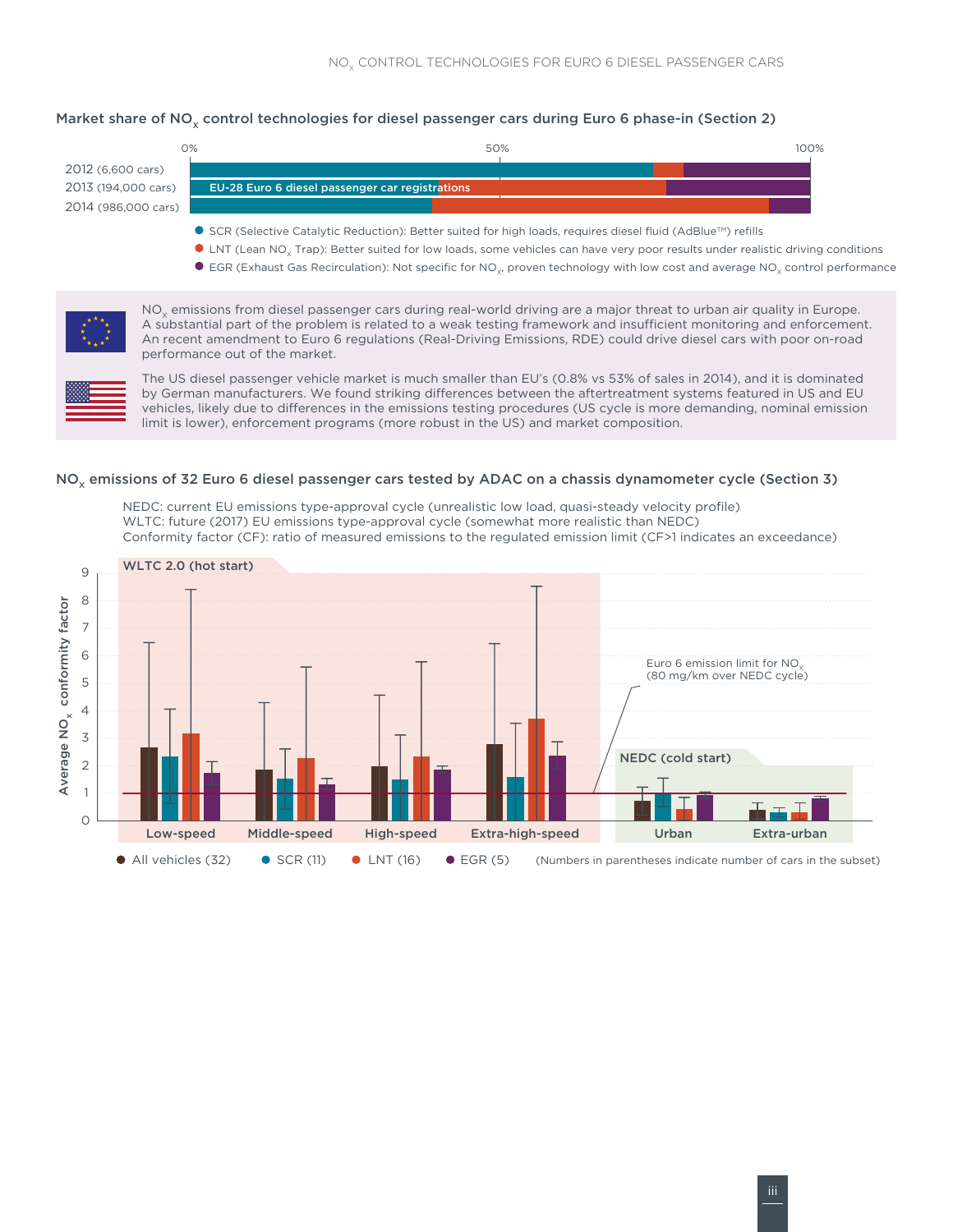# TABLE OF CONTENTS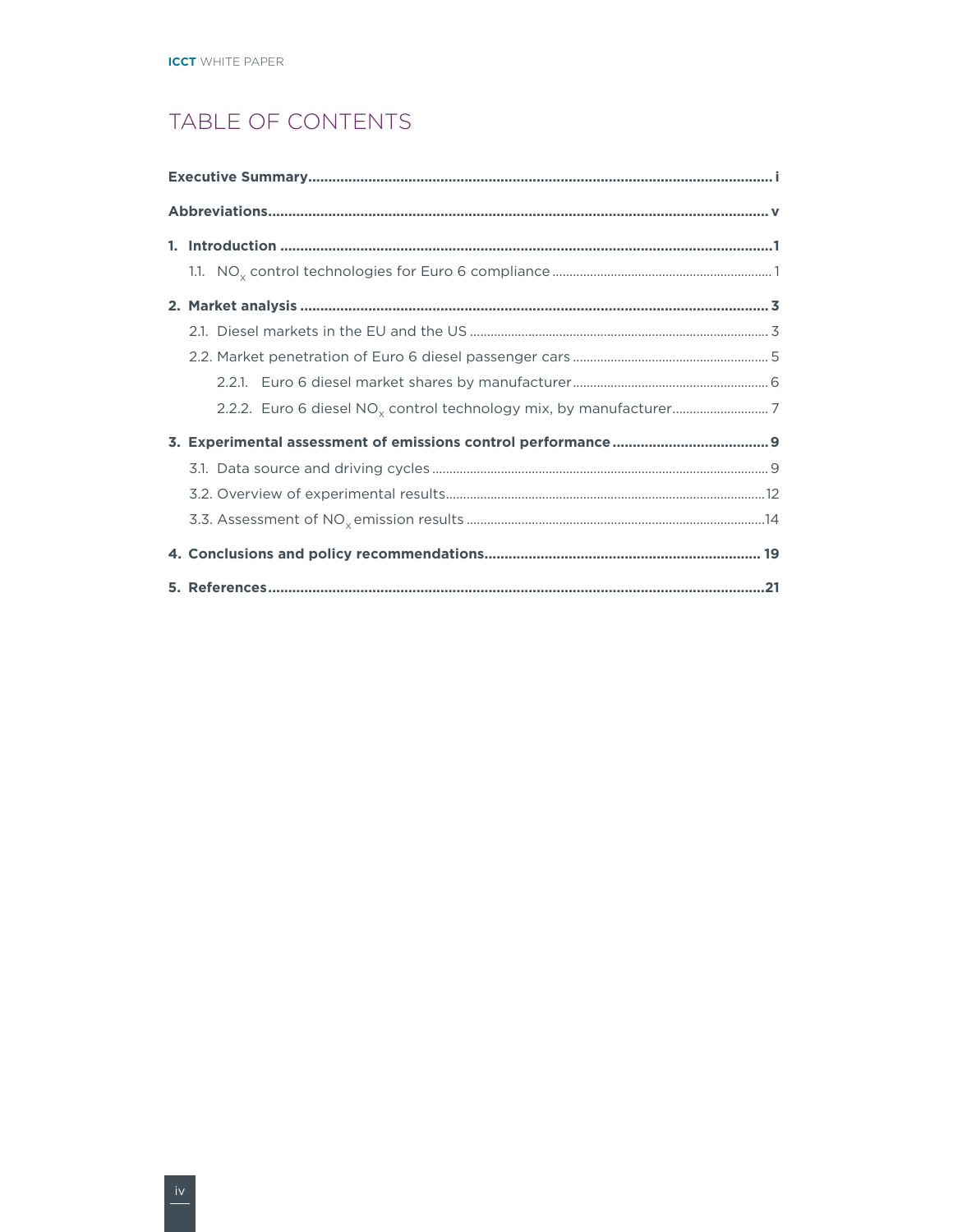### <span id="page-6-0"></span>**ABBREVIATIONS**

| ADAC            | Allgemeiner Deutscher Automobil-Club                      |
|-----------------|-----------------------------------------------------------|
| CF              | Conformity factor                                         |
| <b>CNG</b>      | Compressed natural gas                                    |
| CO              | Carbon monoxide                                           |
| CO <sub>2</sub> | Carbon dioxide                                            |
| $ECE-15$        | Urban sub-cycle of NEDC                                   |
| EEA             | <b>European Environment Agency</b>                        |
| <b>EGR</b>      | Exhaust gas recirculation                                 |
| <b>EPA</b>      | <b>Environmental Protection Agency</b>                    |
| EU              | European Union                                            |
| <b>EU-28</b>    | European Union (covering 28 member states)                |
| <b>EUDC</b>     | Extra-Urban Driving Cycle (extra-urban sub-cycle of NEDC) |
| <b>FTP</b>      | <b>Federal Test Procedure</b>                             |
| g/km            | Grams per kilometer                                       |
| <b>GDI</b>      | Gasoline direct injection                                 |
| L.              | Liter                                                     |
| LNT             | Lean $NO_{x}$ trap                                        |
| Mercedes        | Mercedes-Benz                                             |
| <b>NEDC</b>     | New European Driving Cycle                                |
| $NO_{v}$        | Nitrogen oxides                                           |
| <b>PEMS</b>     | Portable Emission Measurement System                      |
| ppm             | Parts per million                                         |
| RDE             | <b>Real Driving Emissions</b>                             |
| <b>SCR</b>      | Selective Catalytic Reduction                             |
| <b>UNECE</b>    | United Nations Economic Commission for Europe             |
| US              | <b>United States</b>                                      |
| <b>VW</b>       | Volkswagen                                                |
| <b>WLTC</b>     | Worldwide Harmonized Light Vehicles Test Cycle            |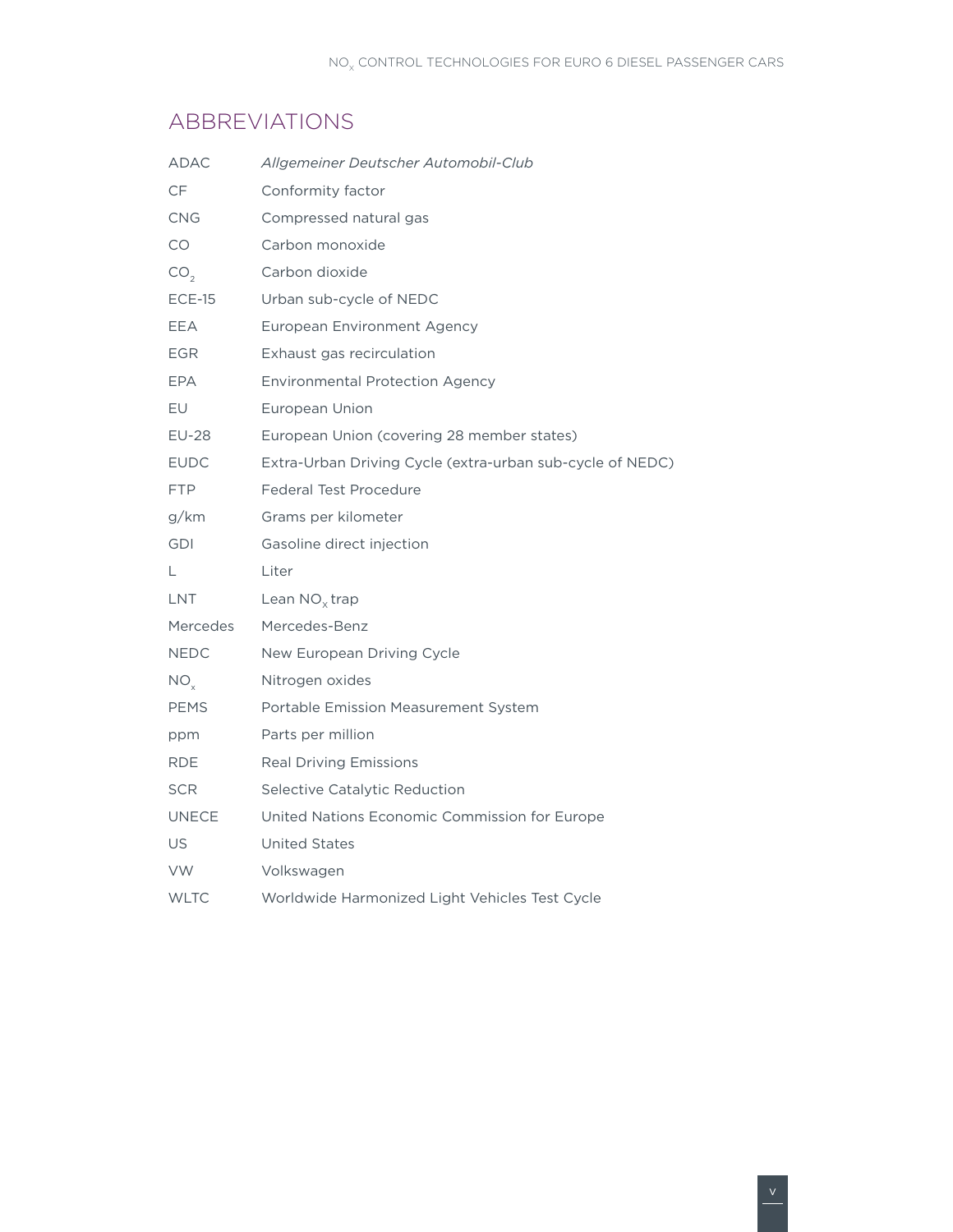### <span id="page-7-2"></span><span id="page-7-0"></span>1. Introduction

The first part of this paper (Section 2) presents a detailed look at the market penetration of diesel Euro 6 passenger cars in 2012–2014, the years corresponding to the phaseout of the Euro 5 standard and the phase-in of Euro 6. The sales data<sup>2</sup> were crossed with a second database of the emission control technologies applied by the main European passenger car manufacturers in their diesel Euro 6 offerings (ADAC, 2015a). These results offer insights into the different technological choices made by diesel car manufacturers to meet a common regulated target.

In the second part of the paper (Section 3), we analyze the results of a series of emissions measurements performed by the German automobile club ADAC on 32 Euro 6 passenger cars in a vehicle emissions laboratory as part of the EcoTest program (ADAC, 2015b). The emissions of these vehicles were measured over both the emissions certification cycle currently in use in the EU for light-duty vehicles (NEDC) and the more realistic WLTC cycle. The results over the WLTC cycle, which is expected to replace NEDC for regulatory use in 2017, are taken as a proxy of the real-world performance of the cars under test. The high NO<sub>y</sub> emissions over this cycle suggest that control of NO<sub>y</sub> emissions from Euro 6 diesel passenger cars outside of the regulated cycle is generally insufficient, and they also reveal differences among the performances of  $NO<sub>x</sub>$  control technologies and vehicle manufacturers.

#### <span id="page-7-1"></span>1.1. NO<sub>x</sub> CONTROL TECHNOLOGIES FOR EURO 6 COMPLIANCE

The Euro 6 emission standard sets the legal limit for  $NO<sub>v</sub>$  emissions from diesel passenger cars at 80 mg/km (as measured over the NEDC cycle). This limit applies to all new type approvals of passenger cars in the EU as of September 2014, $3$  and it is down from 180 mg/km for the Euro 5 standard, which no longer applies for emissions type approval (TransportPolicy.net, 2015). The transition from Euro 5 to Euro 6 has driven technological changes in the control of  $NO<sub>x</sub>$  emissions from diesel cars to meet the lower emission limit, mostly in the form of dedicated exhaust aftertreatment systems. This effect will likely be amplified after the Euro 6 regulations are officially amended to adopt real-driving emissions (RDE) testing with portable emissions measurement systems (PEMS). With this amendment (not yet published in the Official Journal of the European Union), EU passenger cars will have to demonstrate reasonably low emissions during conditions of use that resemble real-world use more closely than laboratory cycles.

In this section, we briefly introduce the main technologies available to vehicle manufacturers for the control of  $NO<sub>v</sub>$  emissions from diesel passenger cars. To that end, Table 1 presents an overview of the main technological options for the control of  $NO_{\rm v}$ emissions from Euro 6 passenger cars. The information from this table was synthesized from Bergmann, 2013; Franco, Posada, German, & Mock, 2014; Johnson, 2009, 2013; Lowell & Kamakaté, 2012; Majewski, 2007; Maunula, 2013; Posada, Bandivadekar, & German, 2012; Zheng, Reader, & Hawley, 2004.

<sup>2</sup> The data reported in this paper were synthesized from a number of commercial and public databases on vehicle registrations in the EU by vehicle variant available to the ICCT; see Mock, 2014.

<sup>3</sup> For new diesel passenger car registrations, the 80 mg/km limit will apply from September 2015 onward.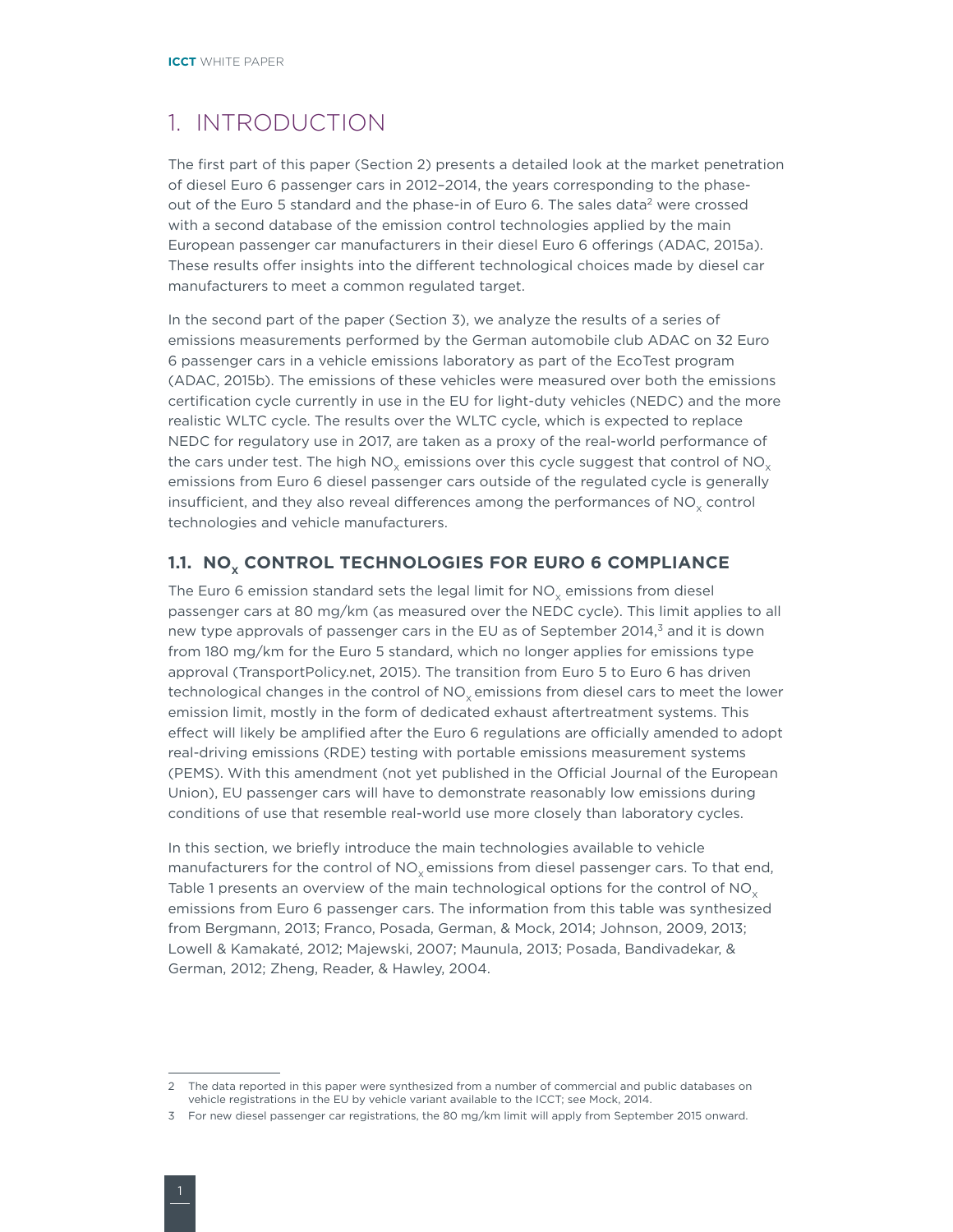#### Table 1: Overview of the main technologies for the control of NO<sub>x</sub> emissions from Euro 6 diesel passenger cars

|                                | Lean $NOx$ trap (LNT)                                                                                                                                                                                                                                                                                                                                                                                                                                                                                                                                                                                                                                                                                                     | <b>Selective catalytic reduction</b><br>(SCR)                                                                                                                                                                                                                                                                                                                                                                                                                                                                                                                                                             | <b>Exhaust gas recirculation</b><br>(EGR)                                                                                                                                                                                                                                                                                                                     | <b>Combined SCR and LNT</b><br>(SCR+LNT)                                                                                                                                                      |
|--------------------------------|---------------------------------------------------------------------------------------------------------------------------------------------------------------------------------------------------------------------------------------------------------------------------------------------------------------------------------------------------------------------------------------------------------------------------------------------------------------------------------------------------------------------------------------------------------------------------------------------------------------------------------------------------------------------------------------------------------------------------|-----------------------------------------------------------------------------------------------------------------------------------------------------------------------------------------------------------------------------------------------------------------------------------------------------------------------------------------------------------------------------------------------------------------------------------------------------------------------------------------------------------------------------------------------------------------------------------------------------------|---------------------------------------------------------------------------------------------------------------------------------------------------------------------------------------------------------------------------------------------------------------------------------------------------------------------------------------------------------------|-----------------------------------------------------------------------------------------------------------------------------------------------------------------------------------------------|
| <b>Principle</b>               | $NOx$ is adsorbed onto a<br>catalyst during lean engine<br>operation. When the catalyst<br>is saturated, the system is<br>regenerated in short periods<br>of fuel-rich operation during<br>which $NOx$ is catalytically<br>reduced                                                                                                                                                                                                                                                                                                                                                                                                                                                                                        | A catalyst reduces $NOx$ to<br>gaseous nitrogen and water<br>in the presence of ammonia.<br>Most light-duty applications<br>use an aqueous urea<br>solution (diesel exhaust fluid,<br>AdBlue <sup>™</sup> ) as an ammonia<br>precursor                                                                                                                                                                                                                                                                                                                                                                    | A fraction of exhaust gas is<br>rerouted to the combustion<br>chamber to lower combustion<br>temperature and the<br>production of engine-out<br>$NOx$ . For high-pressure EGR,<br>exhaust gas is drawn from<br>upstream of the turbine; for<br>low-pressure EGR, exhaust gas<br>is drawn from after the DPF.<br>Both approaches can be used<br>in combination | An SCR unit downstream of<br>the LNT allows higher $NOv$<br>conversion efficiencies. The<br>ammonia synthesized by LNT<br>reacts with $NO_x$ in the SCR                                       |
| <b>Typical</b><br>application  | Light-duty vehicles with<br>engine displacements below 2<br>liters $($ < 2.0 L)                                                                                                                                                                                                                                                                                                                                                                                                                                                                                                                                                                                                                                           | Light-duty vehicles with<br>engine displacements above<br>2 liters (>2.0 L)                                                                                                                                                                                                                                                                                                                                                                                                                                                                                                                               | Widespread deployment from<br>Euro 3 to Euro 6<br>The application of EGR<br>and other $NO_{x}$ control<br>technologies is not mutually<br>exclusive; SCR tends to be<br>used in combination with EGR                                                                                                                                                          | Light-duty vehicles (high-<br>end, larger vehicles)                                                                                                                                           |
| <b>Estimated cost</b>          | \$320 (engines <2.0 L)                                                                                                                                                                                                                                                                                                                                                                                                                                                                                                                                                                                                                                                                                                    | \$418 (engines <2.0 L)                                                                                                                                                                                                                                                                                                                                                                                                                                                                                                                                                                                    | \$142 (engines <2.0 L)                                                                                                                                                                                                                                                                                                                                        |                                                                                                                                                                                               |
| per vehicle*                   | \$509 (engines > 2.0 L)                                                                                                                                                                                                                                                                                                                                                                                                                                                                                                                                                                                                                                                                                                   | \$494 (engines > 2.0 L)                                                                                                                                                                                                                                                                                                                                                                                                                                                                                                                                                                                   | \$160 (engines > 2.0 L)                                                                                                                                                                                                                                                                                                                                       |                                                                                                                                                                                               |
| <b>Advantages</b>              | 70-90% efficiency at low loads<br>Good durability and $NO_{x}$<br>reduction performance<br>More economical for engines<br>less than 2.0 L<br>No additional reductant tank<br>is needed (lower packaging<br>constraints)<br>Reductant fluid not required<br>(no refills needed)                                                                                                                                                                                                                                                                                                                                                                                                                                            | Up to 95% $NO_x$ conversion<br>efficiency<br>More economical for engines<br>> 2.0 L, may provide better<br>fuel economy/lower $CO2$<br>emissions                                                                                                                                                                                                                                                                                                                                                                                                                                                          | No additional onboard<br>hardware is needed<br>Reductant fluid not required                                                                                                                                                                                                                                                                                   | Good $NO_x$ control<br>performance at low<br>temperatures<br>Reductant fluid not required<br>(in some configurations)                                                                         |
| Limitations                    | $NOx$ storage capacity is limited<br>by physical size of LNT<br>Highway and uphill driving<br>can overwhelm the capacity<br>of LNT, leading to high $NO_{v}$<br>emission events<br>For engines > 2.0 L, more<br>frequent trap regeneration<br>events are required, leading<br>to additional fuel penalties<br>(around 2%)<br>Precious metal usage is high<br>(approximately 10 to 12 g for a<br>$2.0 L$ engine)<br>NO <sub>v</sub> adsorbers also adsorb<br>sulfur oxides resulting from<br>the fuel sulfur content, and<br>thus require fuels with a very<br>low sulfur content (< 10 ppm).<br>Sulfur compounds are more<br>difficult to desorb, so the<br>system has to periodically run<br>a short "desulfation" cycle | Limited $NOx$ conversion at<br>low-load driving conditions<br>(vanadium catalyst), sensitive<br>to fuel sulfur content<br>(copper-zeolite catalyst)<br>For light-duty vehicles,<br>exhaust temperature during<br>urban driving conditions<br>is usually below 200°C,<br>whereas the vaporization of<br>urea into ammonia requires<br>an exhaust temperature of at<br>least 180°C<br>Requires additional urea<br>distribution infrastructure<br>(possibly periodic refills<br>by user), on-board storage<br>and heating, anti-tampering<br>provisions, and injection<br>systems (packaging<br>constraints) | Most effective at low engine<br>loads<br>High real-world $NOx$ emissions<br>during high load driving<br>instances because the<br>maximum applicable exhaust<br>recirculation rate decreases<br>with engine load<br>Tradeoff between NO <sub>v</sub><br>performance and fuel<br>economy                                                                        | High cost<br>Packaging constraints<br>(combined aftertreatment<br>solutions take up more space<br>than single-technology<br>solutions)<br>Calibration difficulties due to<br>added complexity |
| <b>Application</b><br>examples | VW Polo, VW Golf, BMW<br>2-Series                                                                                                                                                                                                                                                                                                                                                                                                                                                                                                                                                                                                                                                                                         | Peugeot 308, Mercedes-Benz<br><b>C200, Audi A5</b>                                                                                                                                                                                                                                                                                                                                                                                                                                                                                                                                                        | Mazda 3, Mazda 6, Mazda CX-5                                                                                                                                                                                                                                                                                                                                  | US market versions of BWM<br>3-Series, 5-Series and X5-<br>Series                                                                                                                             |

\*Cost estimates from Posada, Bandivadekar & German, 2012. Variable geometry turbocharging is assumed for EGR.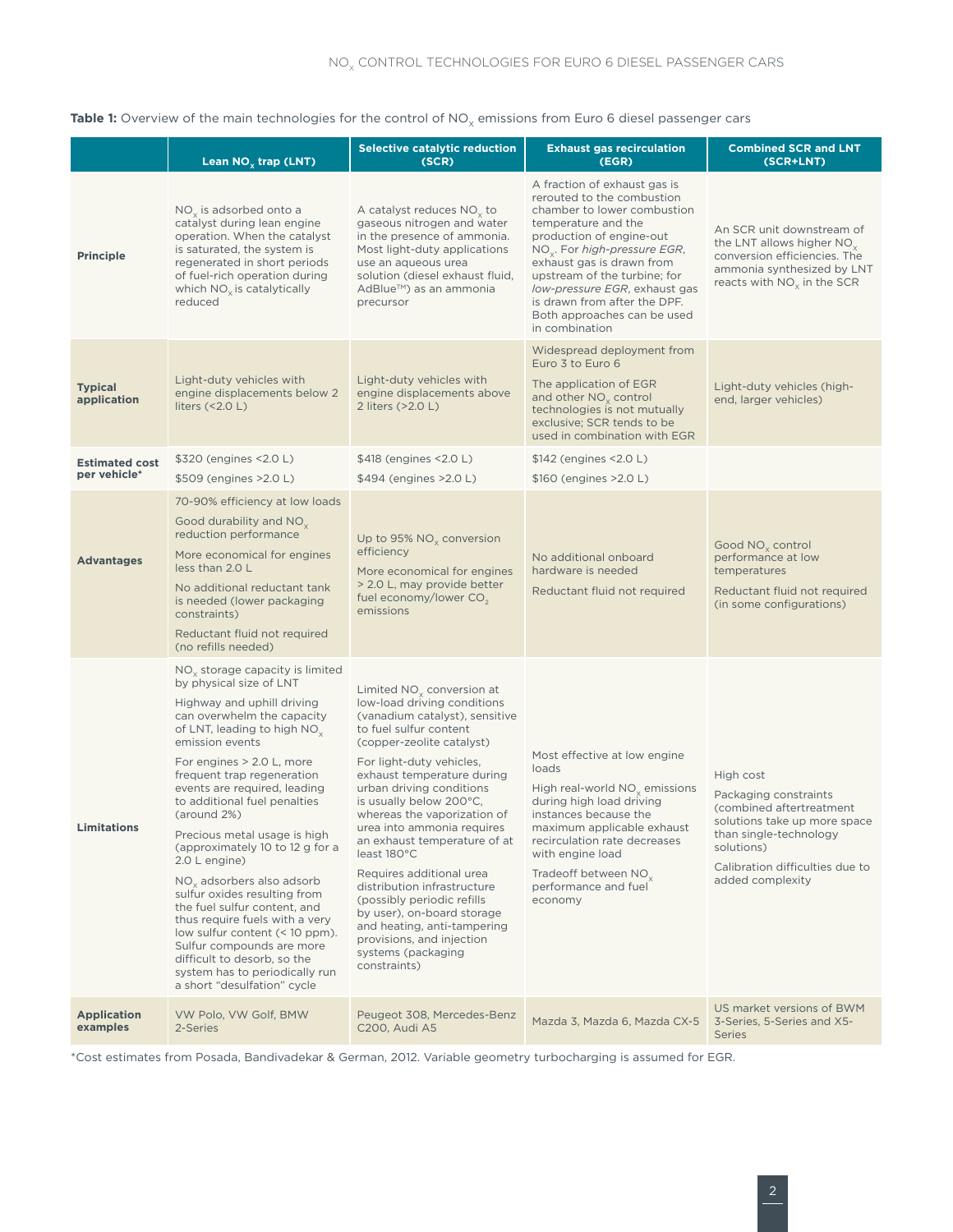# <span id="page-9-0"></span>2. Market analysis

In this section we perform an analysis of the European diesel passenger car market in the years 2012-2014, with special attention to the market shares of the different  $NO<sub>x</sub>$ control technologies that we introduced in Section [1.1](#page-7-1). For the EU market analysis (covering the so-called EU-28, the union's 28 member states), we used the data sources that are also the basis for **ICCT's European Vehicle Market Statistics Pocketbook** (Mock, 2014) and ADAC's NO<sub>v</sub> control technology data (ADAC, 2015a). US vehicle sales data from recent years are not available from official sources, so we used the sales data reported by HybridCars.com from 2012-2014 (HybridCars.com, 2015). NO<sub>v</sub> control technology data by model in the US market were collected from the publicly available EPA Document Index System database (US EPA, 2015).

#### **2.1. Diesel markets in the EU and the US**

Registrations were issued for about 12.5 million passenger cars in the EU in 2014. Of these, 6.6 million (**53% of total EU sales**) were powered by diesel fuel (EEA, 2015). In the same year in the US, 16.4 million passenger vehicles were sold. Of these, 7.7 million were classified as passenger cars, and the remaining 8.7 million were light trucks, including vans, pickups and sport-utility vehicles such as the Audi Q5, BMW X5 and Mercedes GL-Class (Auto Alliance, 2015). Together, diesel cars (103,000 vehicles) and diesel light trucks (35,000 vehicles) accounted for just **0.84% of total US passenger vehicle sales**  (HybridCars.com, 2015). These vehicles were certified to the Tier 2 emissions standard, which can be considered more stringent than Euro 6 in terms of  $NO<sub>v</sub>$  emission limits: most diesel passenger vehicles sold in the US comply with the Tier 2 Bin 5 limit of 50 mg/mi (31 mg/km, as measured over the FTP cycle).

In recent decades, sales of diesel passenger cars have steadily increased in the EU. From 2006 to 2014, diesels have captured more than 50% of the market (EEA, 2014). In 2011, the EU market share of diesel passenger cars peaked at 55%, then dipped slightly to 53% in 2013 and 2014 (Figure 1, top). **Some EU countries, such as France, Spain, Belgium, and Ireland, had diesel market shares ranging between 65% and 72%** (Mock, 2014). In the US, however, the passenger vehicle market is overwhelmingly dominated by gasoline offerings, and diesel passenger vehicles are much less prevalent—even less so than vehicles powered by alternative fuels and technologies, including hybrid vehicles, plug-in, battery electric, and CNG vehicles. (See Figure 1.)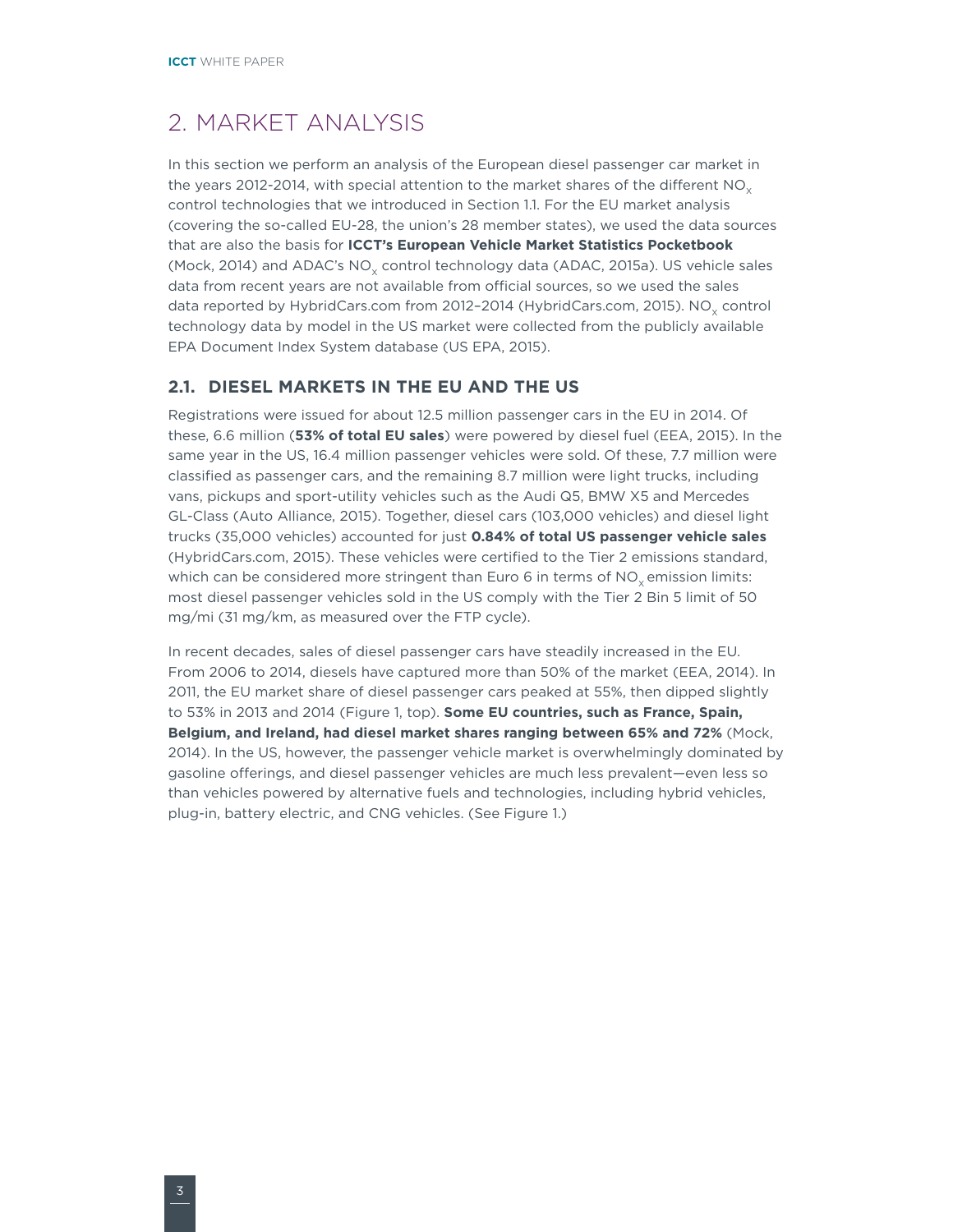

**Figure 1:** Market shares of diesel, gasoline and alternative-fuel passenger vehicles in the EU and US, 2012–2014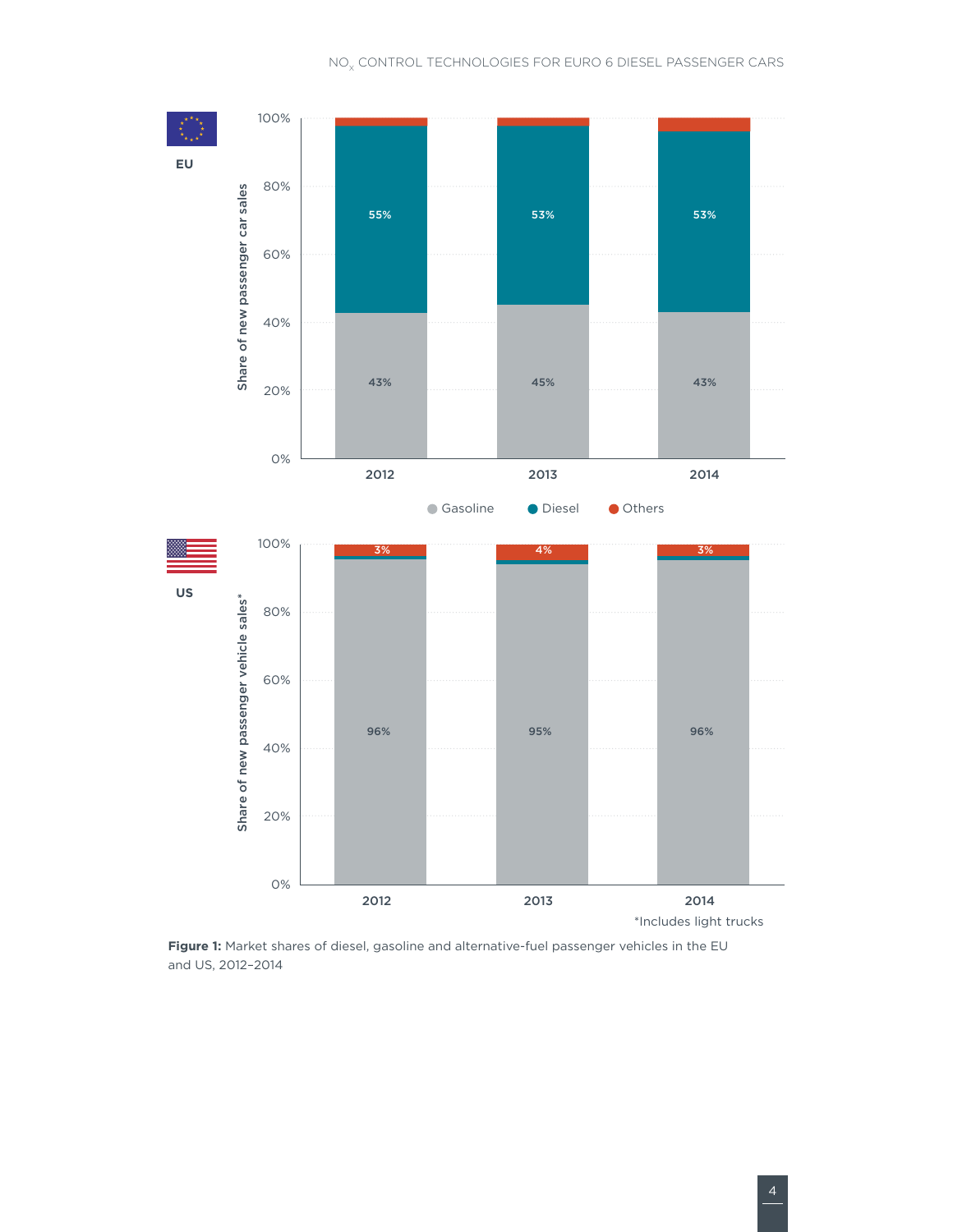#### <span id="page-11-0"></span>**2.2. Market penetration of Euro 6 diesel passenger cars**

The Euro 6 emission standard sets the legal limit for  $NO<sub>y</sub>$  emissions (measured over the NEDC cycle) at 80 mg/km. This limit is down from 180 mg/km for the Euro 5 standard. As per the EU's usual practice for the introduction of Euro standards, Euro 6 first became mandatory (as of September 2014) for all *new vehicle type approvals* of passenger cars—i.e., for new vehicle types introduced to the market—while vehicles complying with an older standard could continue to be registered. From September 2015 onward, all *new vehicle registrations* of passenger cars will have to comply with Euro 6—i.e., the standard will reach a 100% market share by 2016. For the purposes of our analysis, we will look at vehicle sales figures (which very closely mirror registrations) for 2012–2014, a period that covers the phase-in of Euro 6.

In 2014, about **1 million Euro 6-compliant diesel passenger cars were sold in the EU-28**. In 2012, this figure was less than 100,000, which means the market share of Euro 6 increased from 1% to 15% over three years as manufacturers gradually brought their Euro 6 offerings to the market. At the same time, the market share of new passenger cars certified to the Euro 4 standard or below dropped from 6% to nearly zero. Euro 5 vehicles continued to account for the majority of vehicle sales, retaining an 85% market share for 2014 (Figure 2).



**Figure 2:** Market shares of Euro 6, Euro 5, and Euro 4 passenger cars in the EU, 2012–2014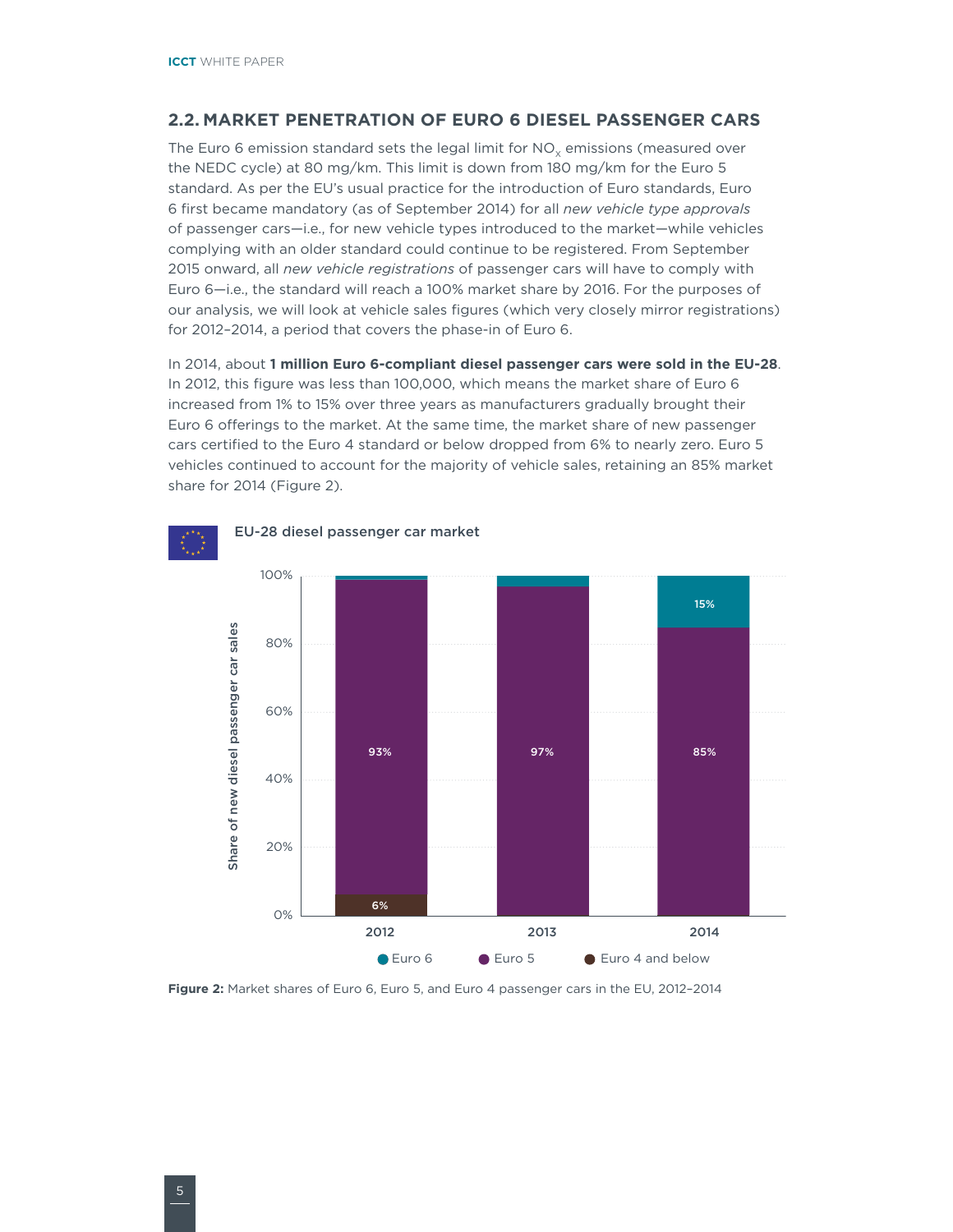#### <span id="page-12-0"></span>2.2.1. Euro 6 diesel market shares by manufacturer

In 2014, **German automakers dominated the Euro 6 diesel passenger car market** in the EU. BMW was the manufacturer with the largest market share; about 220,000 Euro 6 BMW diesel cars were sold, capturing 22% of the market. They were followed by Mercedes-Benz (21%), Audi (15%), and Volkswagen (13%). The first non-German manufacturer in terms of market share was Japanese manufacturer Mazda, which captured 7% of the market (Figure 3, outer ring).

German manufacturers also dominated the US diesel market, where all diesel passenger vehicles sold in 2014 were certified to the Tier 2 emission standard (which can be considered more stringent than Euro 6). Volkswagen sold 56% of the new diesel passenger vehicles (mostly its Jetta and Passat models), followed by BMW (15%), Audi (11%), and Mercedes-Benz (10%; see Figure 3, inner ring).



**Figure 3:** 2014 market shares for Euro 6 diesel passenger cars in the EU and Tier 2 diesel passenger vehicles in the US, by manufacturer (US sales include light trucks)

If we look at the distribution of EU diesel passenger car sales of individual manufacturers by emission standard (Figure 4), **Mazda has the highest percentage of Euro 6 vehicles of its total diesel sales**: 94% of its diesel passenger cars sold in 2014 were certified to the Euro 6 standard. Other manufacturers with a high penetration of Euro 6 diesel sales were Mercedes-Benz (47%), BMW (43%), and Audi (31%). Several manufacturers saw significant relative increases in their shares of Euro 6 vehicle sales for 2014. Notable exceptions were Fiat, Renault, and Toyota, which have apparently chosen to delay the market introduction of their diesel Euro 6 offerings (Figure 4).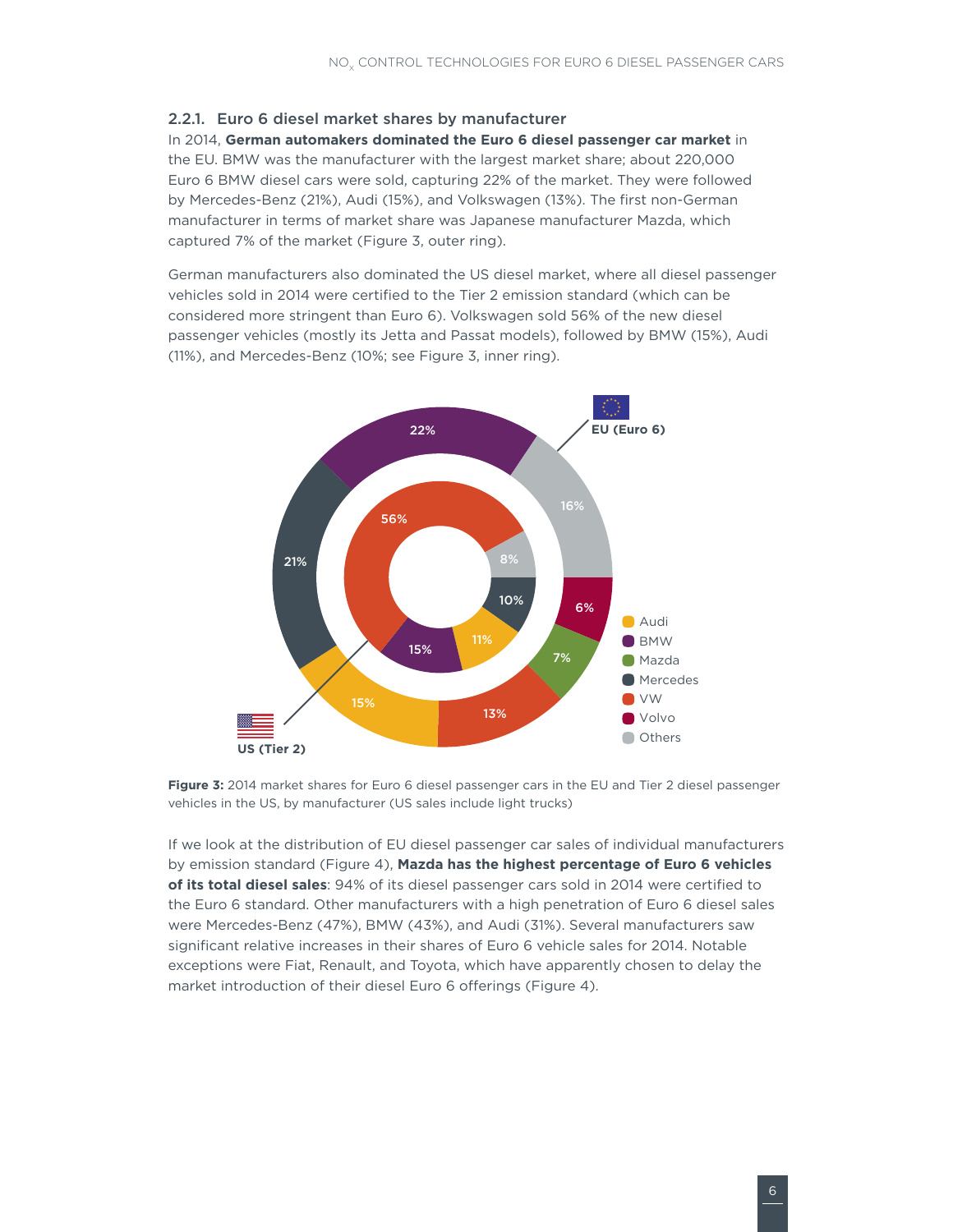<span id="page-13-0"></span>

**Figure 4:** Relative market shares of Euro standards for diesel passenger car sales in the EU, 2012–2014 (selected manufacturers)

#### 2.2.2. Euro 6 diesel  $NO<sub>x</sub>$  control technology mix, by manufacturer

The market shares of the  $NO<sub>v</sub>$  control technologies deployed in Euro 6 diesel passenger passenger cars sold in the EU and in Tier 2 passenger vehicles are quite different. Especially noteworthy is the fact that whereas **the market share of LNT technology in the Euro 6 diesel market increased significantly over the past three years**—from 5% in 2012 to 55% in 2014—it dropped from 50% to 33% for Tier 2 diesel passenger vehicles in the US. Another interesting observation is that in 2013, BMW began US sales of cars with aftertreatment systems combining SCR and LNT technology. This type of solution accounted for 100% of BMW's US diesel sales (15% of the total US diesel passenger vehicle market) in 2014. In the EU, however, the sources available for our assessment indicate that combined SCR+LNT systems have not yet been put on the market as of 2014.<sup>4</sup>

In Figure 5 we show the evolution of the shares of  $NO<sub>x</sub>$  control technologies of Euro 6 diesel passenger cars for the EU and Tier 2 diesel passenger vehicles for the US for selected manufacturers for 2012–2014. From this chart, it can be observed that the manufacturers with a presence in both markets (namely Audi, BMW, Mercedes-Benz, and Volkswagen) feature two distinct NO<sub>y</sub> control technology mixes. For example, in 2012, BMW focused on LNT technology for the EU market and on SCR for its US-market offerings. In 2014, all the new BMW diesel passenger cars sold in the US employed a combination of SCR and LNT technology, while in the EU the sales mix was 29% for SCR and 71% for LNT. For Mercedes, SCR featured in 100% of their diesel sales in the US market the past three years, while in the EU their LNT share increased from below 1% in 2012 to 32% in 2014. A similar shift can be noted for Audi, whose LNT share increased from 0% to 49% in the EU as it decreased from

<sup>4</sup> During the preparation of this white paper, we reached out to several manufacturers to verify their NO<sub>3</sub> aftertreatment technology mixes. When asked about the differences in emissions control hardware between the vehicles sold in the EU and US, BMW representatives attributed the differences to different market compositions, with US vehicles being generally higher powered and better equipped.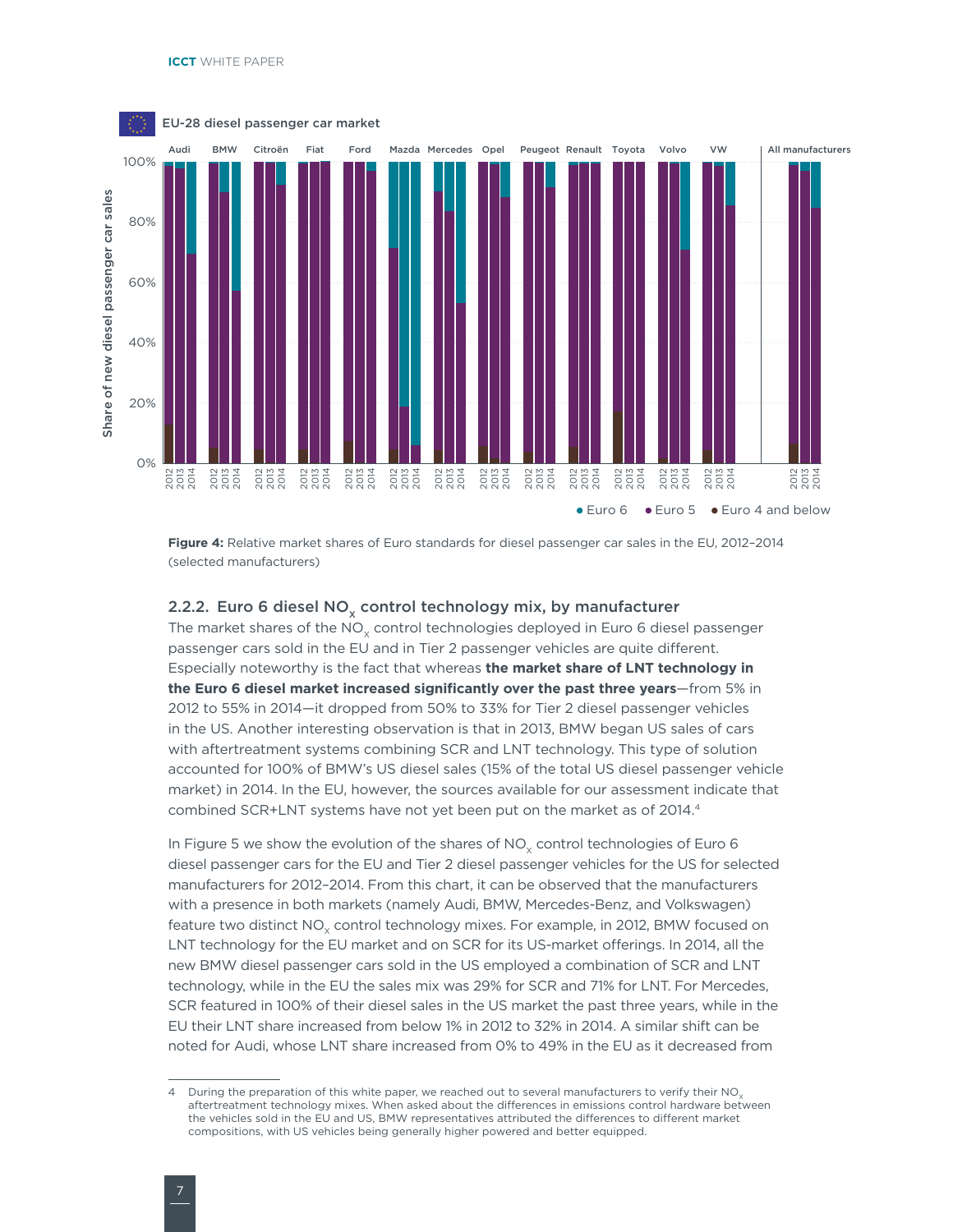54% to 4% in the US. Volkswagen has a balanced LNT and SCR mix in the US, but in the EU it has rapidly come to rely on LNT; this technology experienced a remarkable increase in market share from 0% in 2012 to 96% in 2014 for this particular manufacturer.

Some manufacturers have decided to focus on a single diesel  $NO<sub>x</sub>$  control technology. For instance, Citroën, Peugeot, and Porsche employed 100% SCR, while Mini and Volvo chose LNT for all of their Euro 6 diesel passenger cars. **Mazda is the only manufacturer that has extensively deployed inner-engine optimizations coupled to EGR to meet the Euro 6 standard**. All of its Euro 6 diesel passenger cars sold in the EU in the past three years rely on this technology for controlling  $NO<sub>x</sub>$  emissions.



\*Includes light trucks

2014<br>2013<br>2014

2013 2014

2014<br>2013<br>2014

2014<br>2013<br>2014

**Figure 5:** Market shares of Euro 6/Tier 2 NO<sub>x</sub> control technologies in the EU and US, 2012-2014, by manufacturer

2014<br>2013<br>2014

2014<br>2013<br>2014

2014<br>2013<br>2014

2014<br>2013<br>2014

● SCR ● LNT ● EGR ● SCR+LNT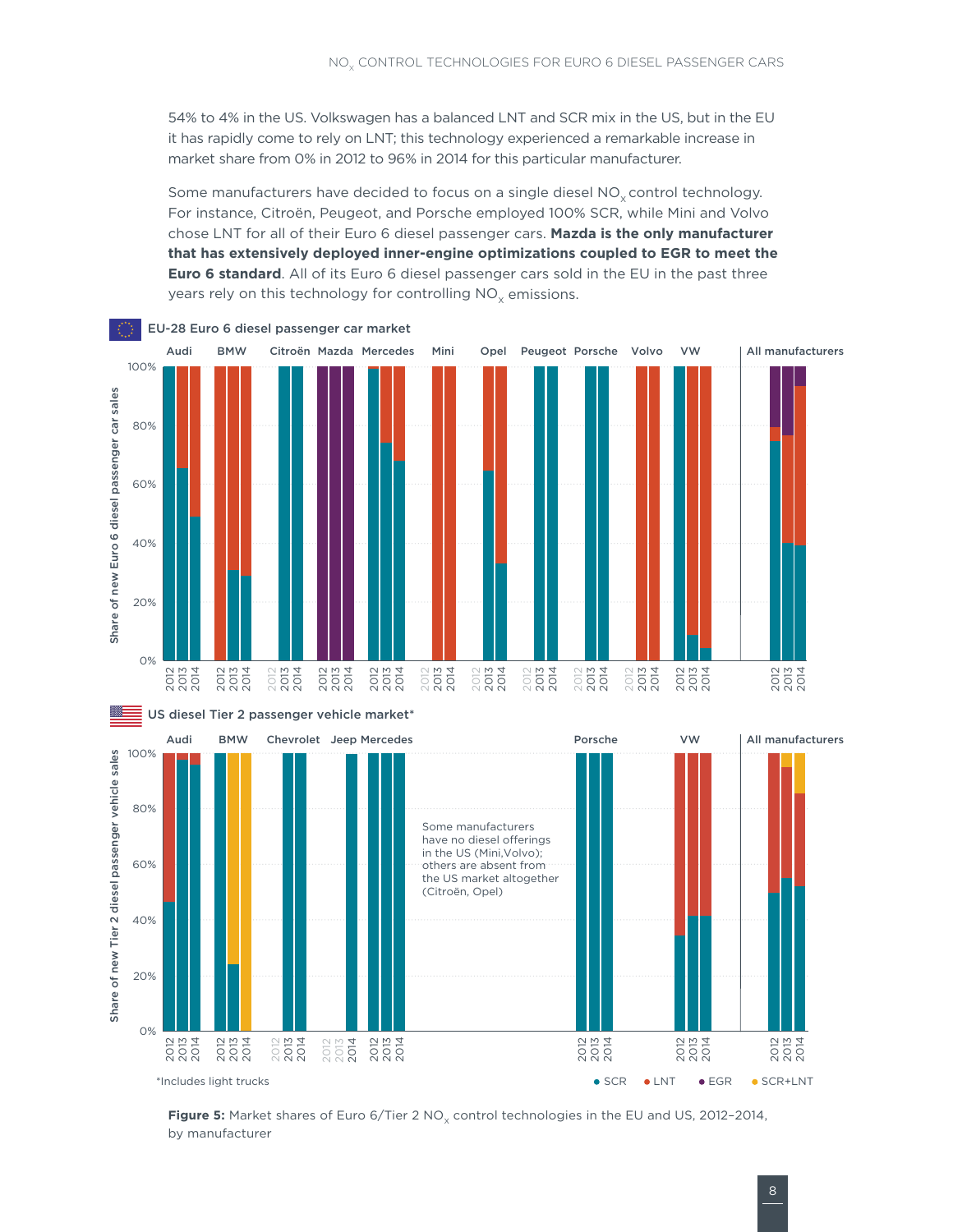# <span id="page-15-0"></span>3. Experimental assessment of emissions control performance

In this section, we analyze a large dataset of measured emissions to assess the emissions performance of Euro 6 diesel passenger cars, and to investigate differences in performance across the different technologies and vehicle manufacturers.

#### **3.1. Data source and driving cycles**

The data presented in this section were kindly provided by ADAC, which as mentioned earlier is the largest car club in Europe. ADAC frequently tests the emissions of passenger cars as part of its EcoTest program, which is intended as an independent evaluation of the real-world fuel consumption and emissions performance of cars sold in the European market (ADAC, 2015b). The measurements reported in this paper cover 32 Euro 6 diesel passenger cars from 10 manufacturers that were tested between August 2012 and June 2014. These vehicles provide a good coverage of the three main  $NO<sub>x</sub>$ control technologies discussed in Section [1,](#page-7-2) as well as vehicle segments ranging from small cars (European B and C segments) to large luxury sedans (F segment), although German car manufacturers (in particular BMW) are over-represented in the vehicle sample. Further details on the test vehicles are given in Table 2.

| ID             | <b>Vehicle segment</b> | <b>Manufacturer</b><br>(short ID) | NO <sub>v</sub> control<br>technology | Year of<br>test | <b>Engine</b><br>power [kW] | <b>Displacement</b><br>[cm <sup>3</sup> ] |
|----------------|------------------------|-----------------------------------|---------------------------------------|-----------------|-----------------------------|-------------------------------------------|
| $\mathbf{1}$   | Small (B)              | Opel (OPL)                        | <b>LNT</b>                            | 2014            | 100                         | 1598                                      |
| $\overline{2}$ | Lower Medium (C)       | BMW (BMW)                         | LNT                                   | 2013            | 135                         | 1995                                      |
| 3              | Lower Medium (C)       | BMW (BMW)                         | <b>LNT</b>                            | 2014            | 135                         | 1995                                      |
| $\overline{4}$ | Lower Medium (C)       | Citroën (CIT)                     | <b>SCR</b>                            | 2013            | 110                         | 1997                                      |
| 5              | Lower Medium (C)       | Mazda (MZD)                       | <b>EGR</b>                            | 2013            | 110                         | 2191                                      |
| 6              | Lower Medium (C)       | Renault (RLT)                     | <b>LNT</b>                            | 2013            | 96                          | 1598                                      |
| $\overline{7}$ | Medium (D)             | Audi (AUD)                        | <b>SCR</b>                            | 2014            | 190                         | 2967                                      |
| 8              | Medium (D)             | BMW (BMW)                         | <b>LNT</b>                            | 2012            | 120                         | 1995                                      |
| 9              | Medium (D)             | BMW (BMW)                         | <b>LNT</b>                            | 2012            | 135                         | 1995                                      |
| 10             | Medium (D)             | BMW (BMW)                         | LNT                                   | 2013            | 120                         | 1995                                      |
| 11             | Medium (D)             | BMW (BMW)                         | <b>LNT</b>                            | 2013            | 135                         | 1995                                      |
| 12             | Medium (D)             | Mazda (MZD)                       | <b>EGR</b>                            | 2014            | 110                         | 2191                                      |
| 13             | Medium (D)             | Mazda (MZD)                       | <b>EGR</b>                            | 2013            | 110                         | 2191                                      |
| 14             | Medium (D)             | Mazda (MZD)                       | <b>EGR</b>                            | 2013            | 110                         | 2191                                      |
| 15             | Medium (D)             | Mazda (MZD)                       | <b>EGR</b>                            | 2012            | 110                         | 2191                                      |
| 16             | Medium (D)             | Mercedes-Benz (MER)               | <b>SCR</b>                            | 2014            | 125                         | 2143                                      |
| 17             | Medium (D)             | Mercedes-Benz (MER)               | <b>SCR</b>                            | 2012            | 150                         | 2143                                      |
| 18             | Medium (D)             | Volvo (VLO)                       | LNT                                   | 2014            | 133                         | 1969                                      |
| 19             | Medium (D)             | Volkswagen (VW)                   | <b>SCR</b>                            | 2013            | 103                         | 1968                                      |
| 20             | Upper medium (E)       | BMW (BMW)                         | <b>LNT</b>                            | 2013            | 135                         | 1995                                      |
| 21             | Upper medium (E)       | BMW (BMW)                         | LNT                                   | 2012            | 135                         | 1995                                      |
| 22             | Upper medium (E)       | BMW (BMW)                         | <b>LNT</b>                            | 2012            | 280                         | 2993                                      |

**Table 2:** Overview of vehicles included in the experimental assessment (all vehicles diesel Euro 6, tested by ADAC)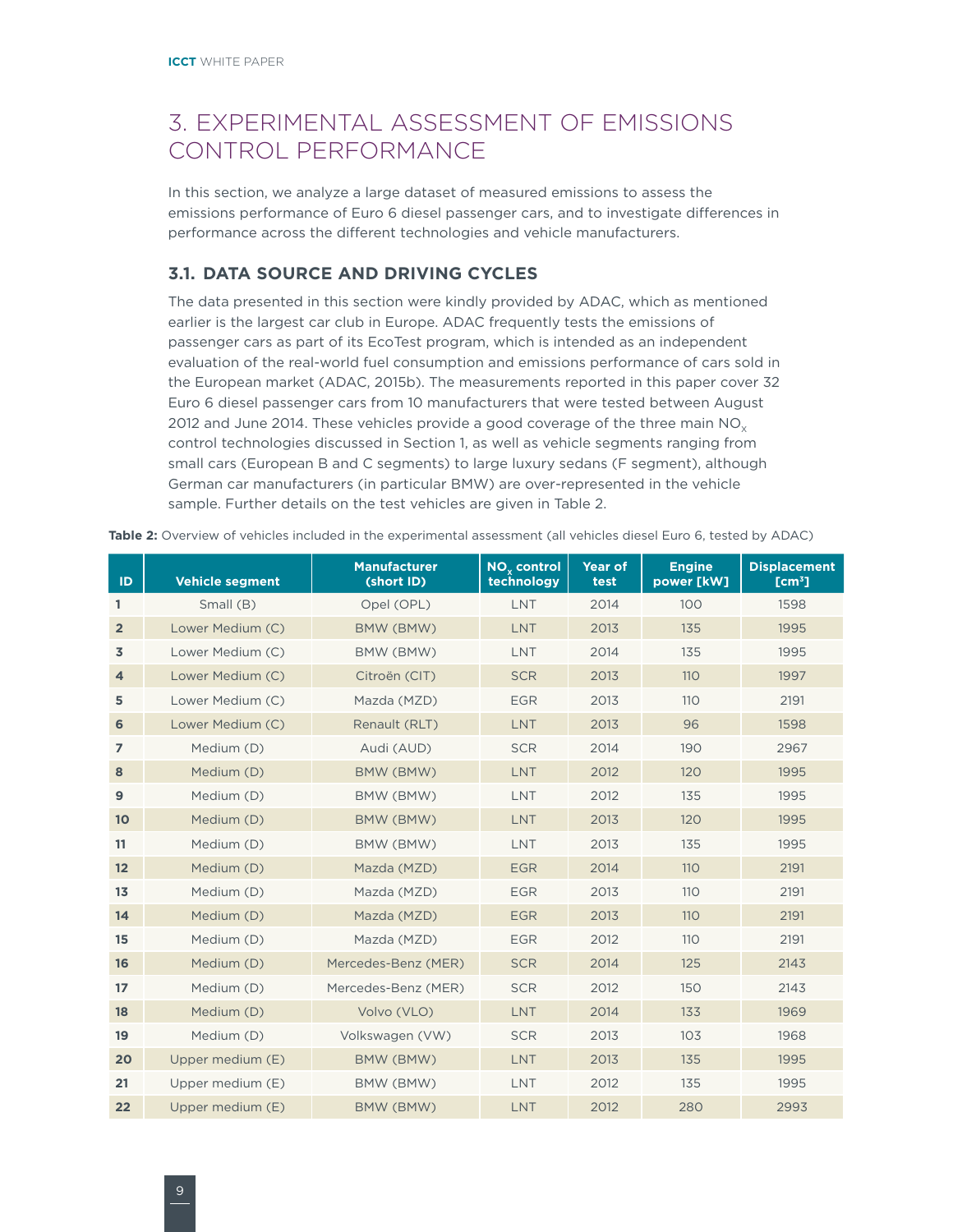| <b>ID</b> | <b>Vehicle segment</b> | <b>Manufacturer</b><br>(short ID) | NO <sub>v</sub> control<br>technology | Year of<br>test | <b>Engine</b><br>power [kW] | <b>Displacement</b><br>[cm <sup>3</sup> ] |
|-----------|------------------------|-----------------------------------|---------------------------------------|-----------------|-----------------------------|-------------------------------------------|
| 23        | Upper medium (E)       | BMW (BMW)                         | <b>SCR</b>                            | 2013            | 190                         | 2993                                      |
| 24        | Upper medium (E)       | Hyundai (HYU)                     | <b>LNT</b>                            | 2013            | <b>110</b>                  | 1995                                      |
| 25        | Upper medium (E)       | Mercedes-Benz (MER)               | <b>SCR</b>                            | 2013            | 125                         | 2143                                      |
| 26        | Luxury (F)             | Audi (AUD)                        | <b>SCR</b>                            | 2013            | 190                         | 2967                                      |
| 27        | Luxury (F)             | Audi (AUD)                        | <b>SCR</b>                            | 2013            | 184                         | 2967                                      |
| 28        | Luxury (F)             | BMW (BMW)                         | <b>LNT</b>                            | 2013            | 190                         | 2993                                      |
| 29        | Luxury (F)             | BMW (BMW)                         | LNT                                   | 2011            | 180                         | 2993                                      |
| 30        | Luxury (F)             | BMW (BMW)                         | LNT                                   | 2012            | 280                         | 2993                                      |
| 31        | Luxury (F)             | Mercedes-Benz (MER)               | <b>SCR</b>                            | 2013            | 190                         | 2987                                      |
| 32        | Luxury $(F)$           | Mercedes-Benz (MER)               | <b>SCR</b>                            | 2013            | 190                         | 2987                                      |

**Table 2:** Overview of vehicles included in the experimental assessment (all vehicles diesel Euro 6, tested by ADAC)

The emission measurements were conducted in a chassis dynamometer laboratory using the type-approval road loads provided by manufacturers. ADAC tests all vehicles at their actual measured weight, using commercially available fuel, and at a room temperature of 22±2**°**C (ADAC, 2015c). Fuel consumption and emissions data were available for all cars for both the New European Drive Cycle (NEDC) and the Worldwide Harmonized Light Vehicles Test Cycle (WLTC):

- » NEDC was introduced in Europe in the 1990s, as a standard driving cycle to evaluate the emission levels of light-duty vehicles under laboratory conditions. It includes an urban phase comprising 4 repeated ECE-15 urban driving sub-cycles and an extra-urban phase consisting of a single EUDC sub-cycle (see Figure 6, top). The NEDC has often been criticized for being a **poor representation of realworld driving** conditions (Kågeson, 1998; Mellios, Hausberger, Keller, Samaras, & Ntziachristos, 2011).
- » WLTC was developed at the United Nations level and it has been recently adopted into a UNECE regulation (Marotta, Pavlovic, Ciuffo, Serra, & Fontaras, 2015). WLTC includes four sub-cycles: low-speed, middle-speed, high-speed, and extra-highspeed (see Figure 6, bottom). With more dynamic driving conditions, such as a higher maximum velocity and a smaller share of idling time (see Table 3), **WLTC can be considered as a more realistic driving cycle that can better represent actual on-road vehicle emissions**, even though it is still a laboratory cycle with predefined ambient conditions and no road gradient. The European Commission is now preparing to add the WLTC for type-approval testing for new vehicles from 2017 (Mock et al., 2014). For their EcoTest series of measurements (such as those reported in this paper), ADAC employs Version 2.0 of WLTC, which is somewhat different from the latest version (WLTC 5.3)<sup>5</sup>. Even though WLTC is devised as a cold-start cycle, ADAC runs a hot-start version of it, with a starting engine temperature of about 90**°**C. During the hot WLTC test, the air conditioning system of the vehicles is switched on, with the temperature selector set to 20**°**C (ADAC, 2015c).

<sup>5</sup> Version 5.3 of WLTC is plotted along with version 2.0 at the bottom of Figure 6. Besides the differences in the velocity profile (e.g., WLTC 5.3 reaches a higher maximum velocity), there are minor differences in the gear shift model and in the road load settings for either model. According to ADAC, WLTC 5.3 should lead to higher NO<sub>v</sub> emissions than WLTC 2.0.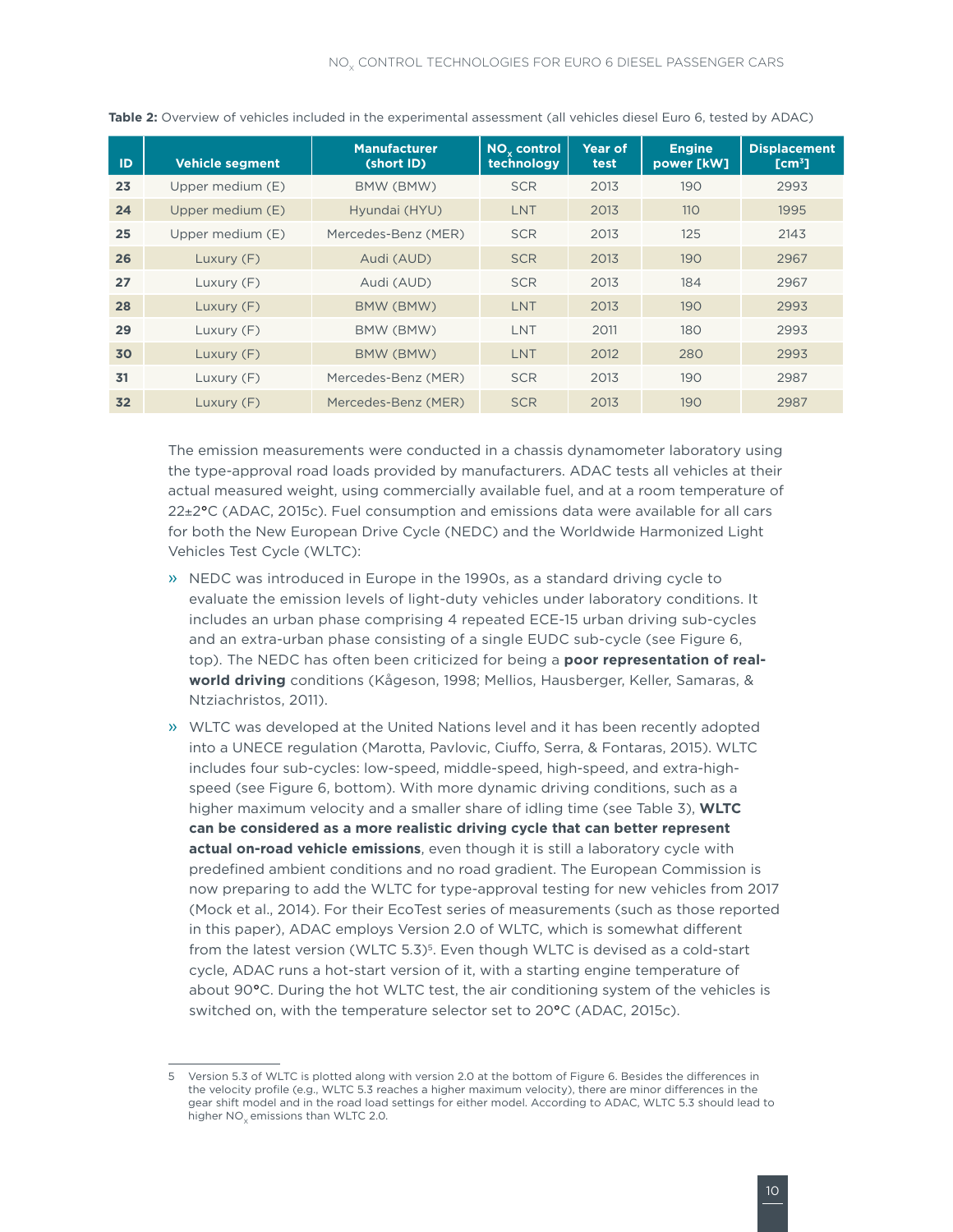

#### **NEDC (current EU passenger car emissions type approval cycle, cold-start)**



\*WLTC is meant as a cold-start cycle, but the hot-start version of WLTC 2.0 was run for the ADAC tests

**Figure 6:** Time-velocity profiles of the NEDC and WLTC driving cycles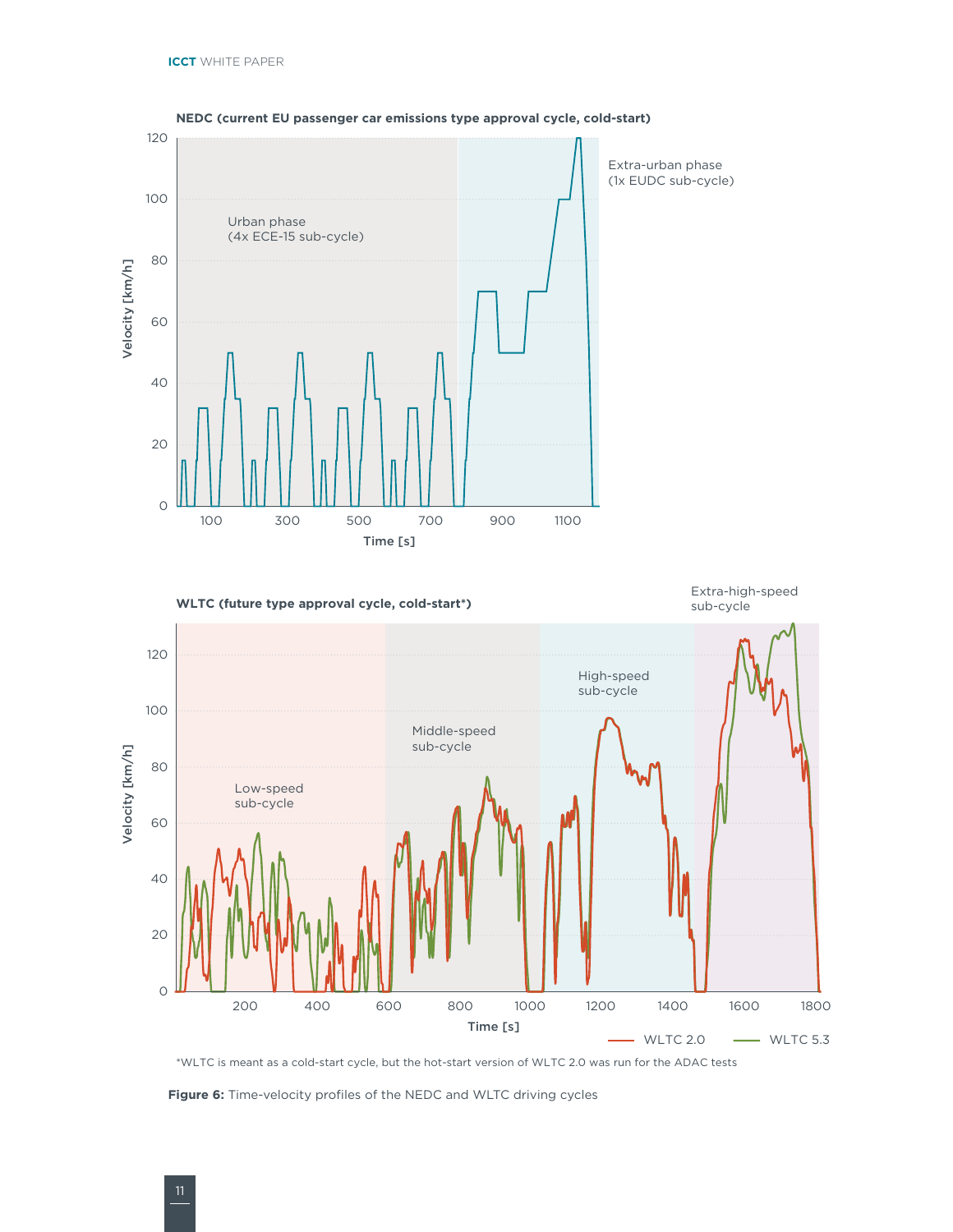|                         | <b>NEDC</b>                                                       | <b>WLTC 2.0</b>                                                                                                                                  |
|-------------------------|-------------------------------------------------------------------|--------------------------------------------------------------------------------------------------------------------------------------------------|
| <b>Cycle type</b>       | Cold-start                                                        | $Cold-start*$                                                                                                                                    |
| Cycle time [s]          | 1180                                                              | 1800                                                                                                                                             |
| <b>Distance [km]</b>    | 11.03                                                             | 23.27                                                                                                                                            |
| Mean velocity [km/h]    | Whole cycle: 33.6<br>Urban phase: 18.7<br>Extra-urban phase: 62.6 | Whole cycle: 46.5<br>Low-speed sub-cycle: 18.2<br>Middle-speed sub-cycle: 41.6<br>High-speed sub-cycle: 55.5<br>Extra-high-speed sub-cycle: 89.8 |
| Maximum velocity [km/h] | 120.0                                                             | 125.5                                                                                                                                            |
| Stop share [% of time]  | 23.7                                                              | 13.0                                                                                                                                             |

#### <span id="page-18-0"></span>**Table 3:** Descriptive parameters of the NEDC and WLTC 2.0 driving cycles

\*Hot-start version of WLTC used for ADAC EcoTest

#### **3.2. Overview of experimental results**

In this section we analyze the results of the laboratory measurements performed by ADAC as part of their EcoTest program. In order to provide a simple way to assess the emissions performance of different vehicles, **we will use the concept of conformity factor (CF) instead of the absolute emission values in g/km**. The CF is calculated as the ratio of the measured emissions to a regulated emission limit. A conformity factor of 1 or below means that the car in question met the regulated limit, whereas **a high CF is indicative of poor emissions performance**. In this case, the reference emission limit for NO<sub>x</sub> is the Euro 6 type-approval test limit of 80 mg/km. Similarly, we calculated a "CO<sub>2</sub> ratio" as the ratio of measured CO<sub>2</sub> emissions over the official type-approval value (which varies with each vehicle model).

In Figure 7 we plot the average CFs for  $NO_x$  and CO (carbon monoxide), as well as the CO<sub>2</sub> ratios, for all 32 vehicles tested and for the three vehicle subsets defined by the NO<sub>x</sub> control technology.

The CFs for NO<sub>y</sub> are markedly different between the NEDC and WLTC. NO<sub>y</sub> emissions stayed below the regulated limit in the NEDC, but the CFs were significantly higher than 1 in the WLTC. This was observed for the SCR, LNT, and EGR vehicle subsets. This is especially striking because the NEDC tests included cold-start emissions, while the WLTC tests did not. The CF for the WLTC tests would have been even higher if cold-start tests had been performed. Given the special relevance of real-world  $\overline{\text{NO}_{\text{x}}}$  emissions from Euro 6 diesel cars, **these results are discussed in more detail in Section 3.3**.

The CFs for CO are also very different for the two cycles, but in the case of this pollutant, the NEDC values are higher than those of the WLTC. This is likely the result of cold-start operation, which is not covered by the hot WLTC test. **All vehicles managed to stay safely below the regulated limit of 500 mg of CO per km** (CF=1; marked with a red line in Figure 7) over both cycles.

The CO<sub>2</sub> ratios were consistently around 1.25—i.e., CO<sub>2</sub> emissions were, on average, 25% higher than the corresponding type-approval values. SCR-equipped vehicles seem to pay a small penalty (an average  $CO<sub>2</sub>$  ratio of 1.32) during the NEDC tests that is not apparent from WLTC measurements, and which may be related to the NEDC cold start.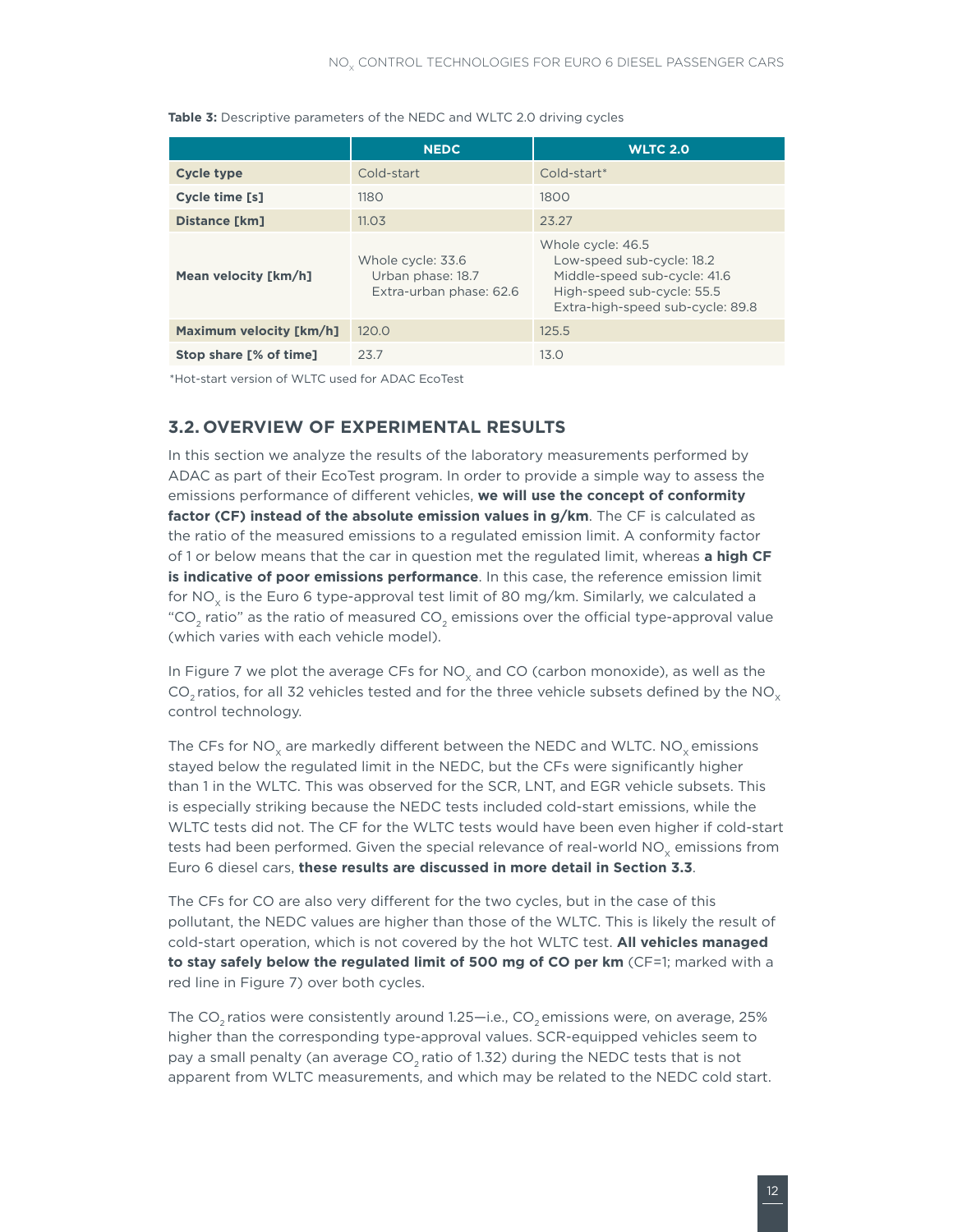











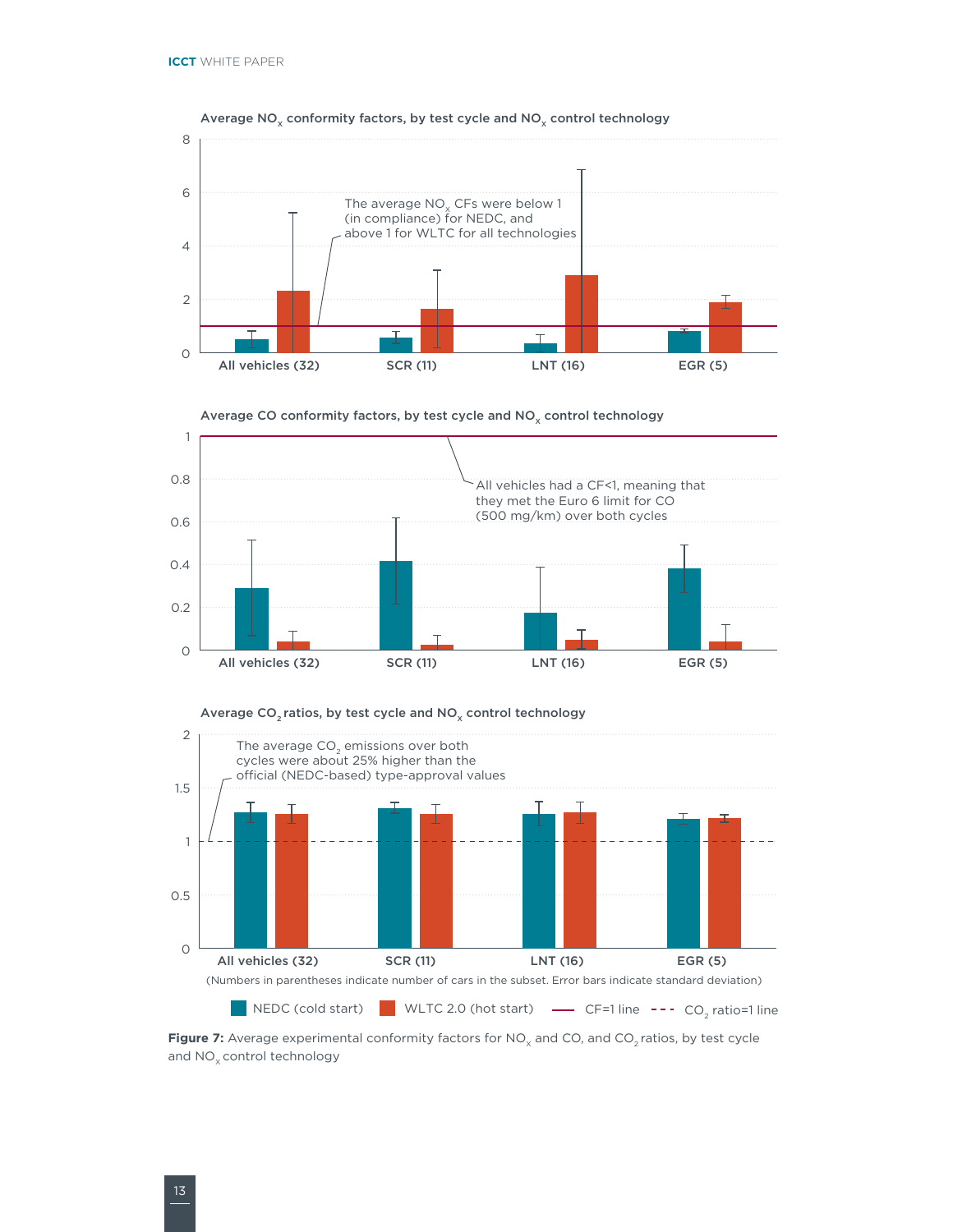#### <span id="page-20-0"></span>**3.3. ASSESSMENT OF NO<sub>x</sub> EMISSION RESULTS**

In this section, we will analyze the  $NO<sub>x</sub>$  emission profile of the vehicles tested by ADAC. In Figure 8, we plot the NO<sub>v</sub> CFs for all the vehicles listed in Table 2. From this chart, it is apparent that all vehicles except one (Vehicle 6, which exceeded the Euro 6 limit by just 1 mg of NO<sub>y</sub> per km) had a conformity factor below 1 for NEDC (i.e., they met the regulated limit under the type-approval test). On the other hand, the  $NO<sub>v</sub>$  emissions performance over the WLTC cycle was noticeably worse—even though **cold-start emissions were avoided by running the hot-start version of the cycle**—and some of these outlier vehicles could be considered high emitters.



**Figure 8:** Scatterplot of NO<sub>y</sub> conformity factors for 32 vehicles (ID codes as listed in Table 2)

In Figure 9, the  $NO<sub>x</sub>$  CF of each vehicle over the NEDC is plotted against the corresponding  $NO<sub>x</sub>$  CF over WLTC. The results are disaggregated by  $NO<sub>x</sub>$  control technology, vehicle size segment, and manufacturer (respectively, from top to bottom of the figure):

- » The results by NO<sub>y</sub> control technology indicate that most SCR- and EGR-equipped vehicles performed relatively well over the WLTC, but their average CF (1.6 for SCR and 1.9 for EGR) is still higher than the average CF over the NEDC (0.6 for SCR and 0.8 for EGR). LNT-equipped vehicles have the best performance over the NEDC (0.4) but the worst over the WLTC (2.9). Also, **three vehicles equipped with LNTs (Vehicles 18, 6, and 24) had extreme NO<sub>y</sub> emission levels** (1167 mg/km, 708 mg/km and 553 mg/km of NO<sub>y</sub>, respectively). This is a clear indication that, *in some cases*, LNT technology is tuned to deliver good performance on the certification test, but not necessarily under the more transient, real-world conditions represented by the WLTC.
- » By looking at the average NO<sub>x</sub> CFs of *different vehicle segments* in Figure 9 (middle), we can observe that vehicles of larger size tend to perform better over both the NEDC and WLTC. This is likely due to the fact that **larger vehicles tend to employ SCR for NO<sub>v</sub> emissions control**, and SCR has a relatively good performance over both the NEDC and WLTC.
- » Figure 9 (bottom) shows the *results by vehicle manufacturer*. **The 13 vehicles from BMW performed especially well over the NEDC** (NO<sub>v</sub> CF of 0.2) and, despite a fivefold increase in emissions, were still somewhat better than average over the WLTC. The single Volkswagen vehicle that was tested by ADAC also had a low CF over both the NEDC and WLTC. Mercedes-Benz vehicles also had a relatively good average performance. Three single vehicles from Volvo, Renault, and Hyundai had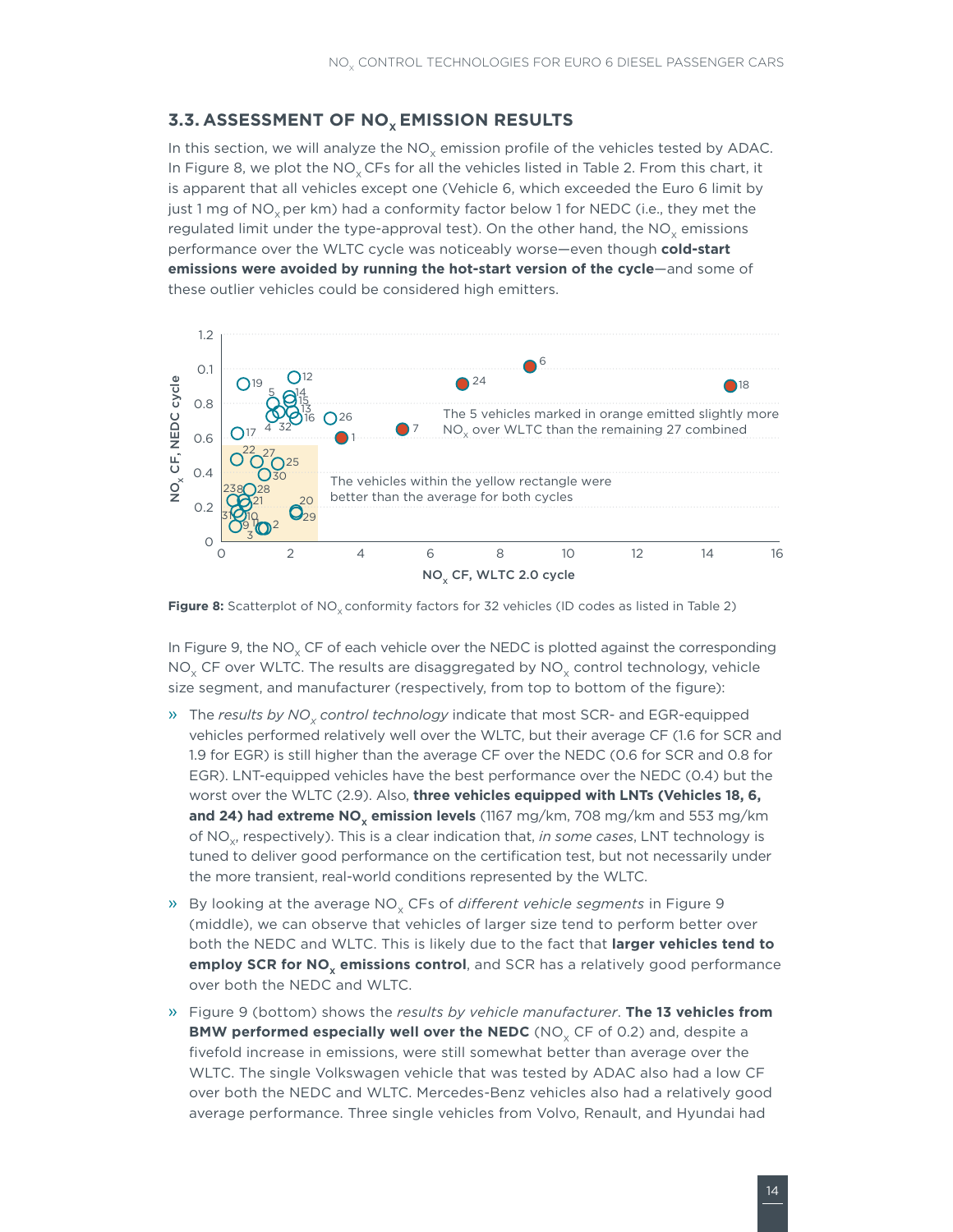very high  $NO<sub>x</sub>$  emissions over the WLTC (CFs of 14.6, 8.8, and 6.9, respectively). Interestingly, these vehicles were just on the edge of compliance under NEDC testing (CFs of 0.9, 1.0, and 0.9). **These vehicles would very likely be unfit to pass the RDE test**, and would thus be left out of the EU market (unless they had their  $NO<sub>x</sub>$  control systems recalibrated) if RDE type-approval criteria applied today.



(Solid dots mark the average of the vehicle subset. Numbers in parentheses indicate the number of cars in the subset)

Figure 9: Experimental NO<sub>v</sub> emission performance over the NEDC and WLTC cycles for all 32 vehicles, by  $NO_x$  control technology, vehicle segment, and manufacturer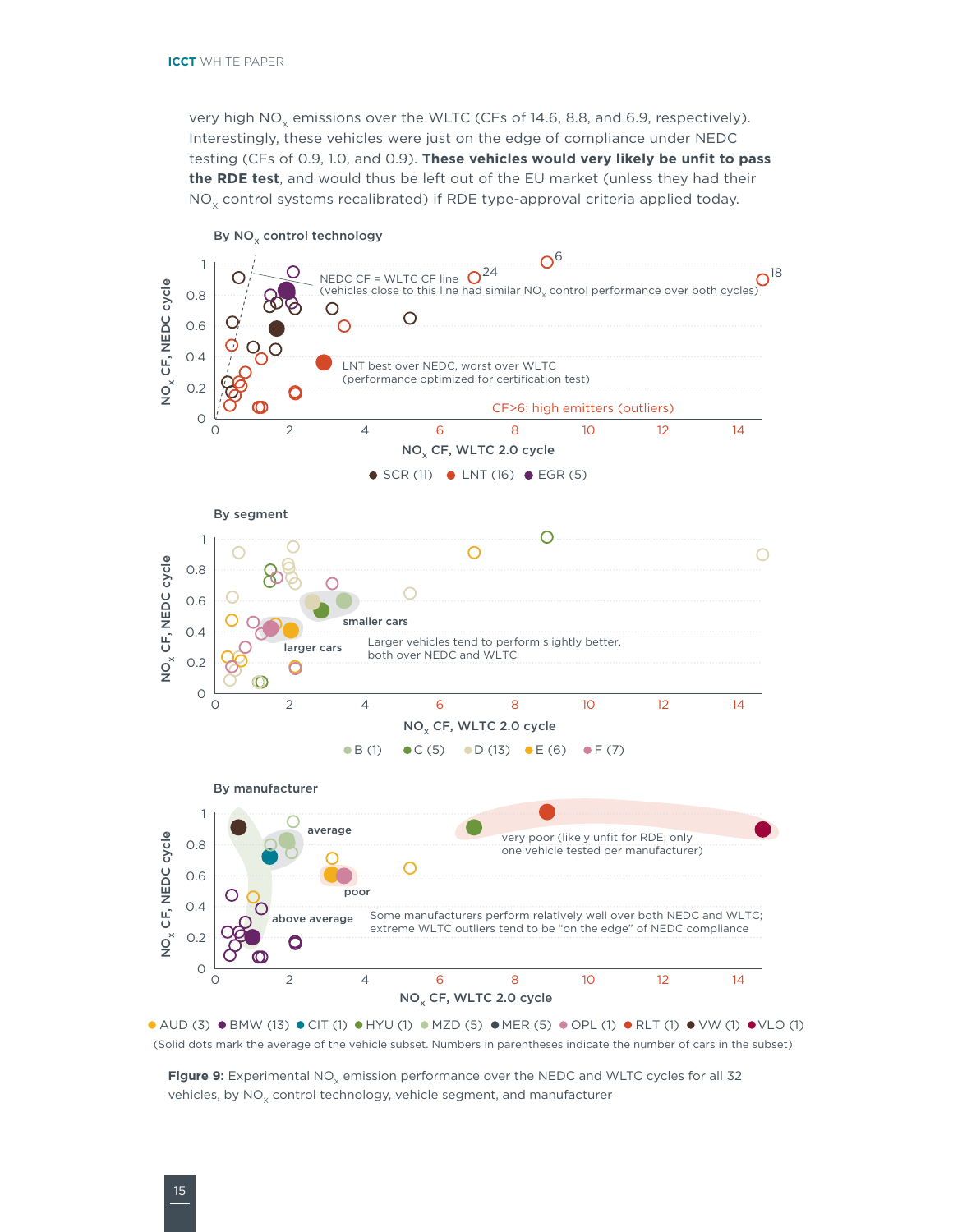The results of Figure 9 point to a **serious compliance problem for NO<sub>x</sub> emissions from current Euro 6 diesel passenger cars**. It should be noted that NO<sub>y</sub> emissions from diesel cars are a unique case in this sense, and that no other pollutant from either gasoline or diesel passenger cars (with the possible exception of particle number emissions from GDI vehicles) presents a comparable challenge regarding its control.

In Figure 10 we show the average  $NO<sub>v</sub>$  CFs by cycle phase or sub-cycle, for both the NEDC and the WLTC. This figure reveals the differences in  $NO<sub>x</sub>$  control performance for the driving situations represented by the cycle phases of sub-cycles. The average conformity factor for all sub-cycles of WLTC was above 1, regardless of the  $NO<sub>v</sub>$  control technology. Conversely, the average CF for both phases of NEDC stayed below 1, except for SCR vehicles during the urban phase (mean CF of 1.04). As the cold start occurs before the first urban phase, higher emissions during the urban phase are to be expected. In general, the highest CFs were recorded for the low-speed and extra-highspeed sub-cycles of WLTC (representing urban and highway driving, respectively). **SCR vehicles were notably better than the rest during the (high-load) extra-high-speed sub-cycle of WLTC**. Interestingly, LNT was the technology with the best average CFs for NEDC and the worst average CFs for WLTC**.** The standard deviation (scatter) of CFs for LNT CFs was also the largest, **due to the presence of a few high NO**<sub>x</sub> emitters in this vehicle subset. On the other hand, EGR vehicles appear to have a rather stable NO<sub>y</sub> emission behavior that is less affected by the driving profile. The scatter in these measurements is also the lowest, which is not surprising considering that all the vehicles in this subset are from the same manufacturer (Mazda) and share the same engine.



**Figure 10:** Average NO<sub>x</sub> CFs by cycle phase / sub-cycle and NO<sub>x</sub> control technology (error bars indicate standard deviation)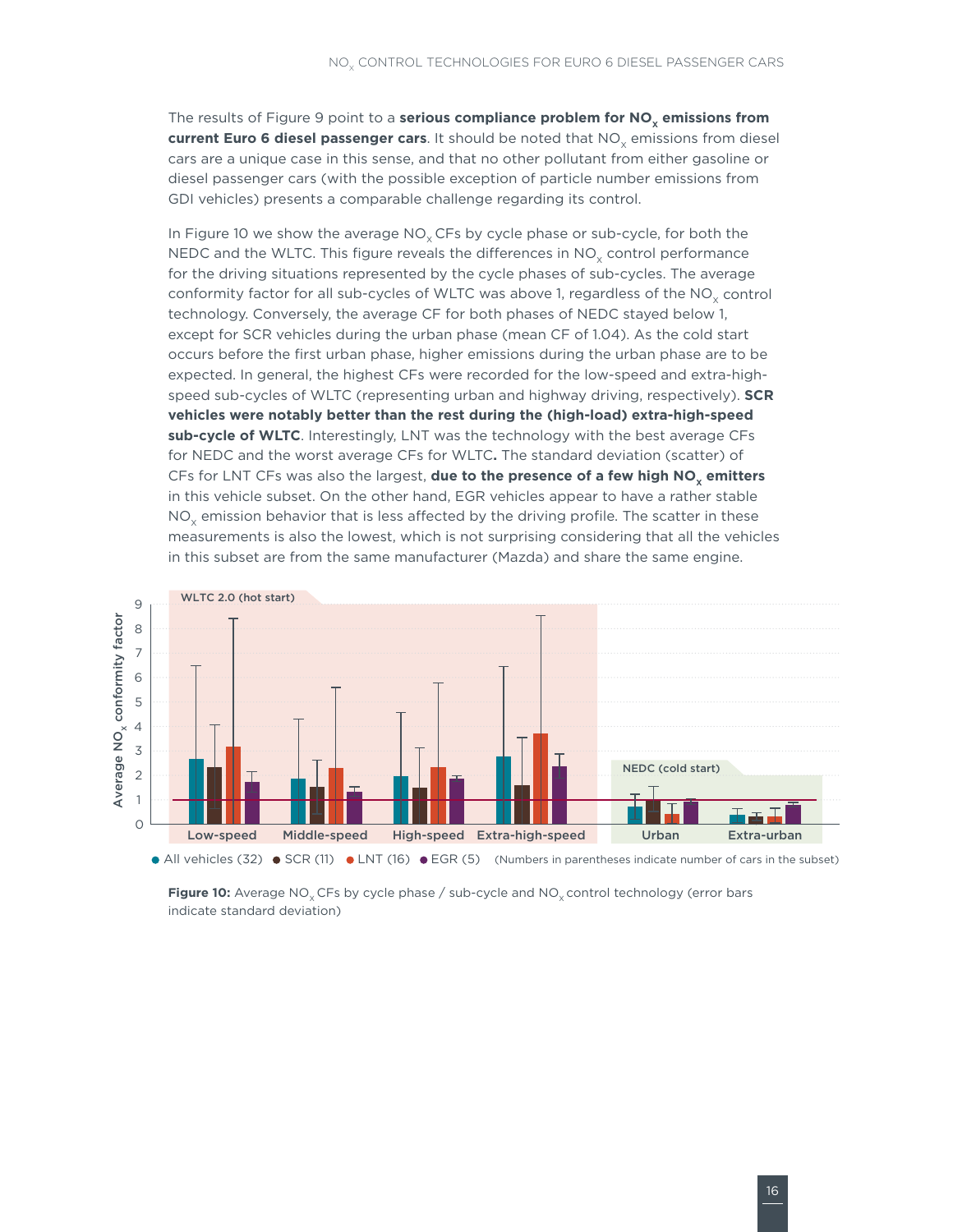Finally, in Figure 11 we plot the NO<sub>x</sub> CFs and CO<sub>2</sub> ratios of each the different phases of NEDC and sub-cycles of WLTC. This figure gives additional information on the type of driving situations that are leading to high  $NO<sub>x</sub>$  emissions. The vehicle technologies of the corresponding vehicles are indicated in some of the data markers for reference. Just like in Figure 9, we can observe how the  $NO<sub>v</sub>$  CFs over NEDC and WLTC are significantly different:

- » The results for NEDC (top of Figure 11) show that just a couple of vehicles had NOx CFs above 1.5 for any phase (the mean  $NO<sub>v</sub>$  CF for all NEDC phases was 0.5), and this happened for the urban phase only. Of the nine urban phases with the highest  $NO<sub>x</sub>$  emissions over NEDC, six of them are from vehicles equipped with SCR. A likely cause for this is that the NEDC is a rather low-load driving cycle, and so the temperature of exhaust usually stays below 300**°**C. As a result, the SCR catalyst does not warm up sufficiently during the urban phase of NEDC and therefore operates less efficiently.
- » The results for the WLTC sub-cycles (bottom of Figure 11) show that very high  $NO<sub>x</sub>$ emissions occur mostly during the low-speed and extra-high-speed WLTC subcycles. Three LNT-equipped vehicles had very poor performance, with  $NO<sub>x</sub> CFs$ rising above 10 for eight sub-cycles. To the extent that WLTC can be considered a realistic driving cycle, the results indicate that the current NEDC testing framework allows a large discrepancy between the actual, on-road  $NO<sub>v</sub>$  emissions and the emission certification tests, and **it is therefore insufficient to address air quality**  problems related to NO<sub>x</sub>.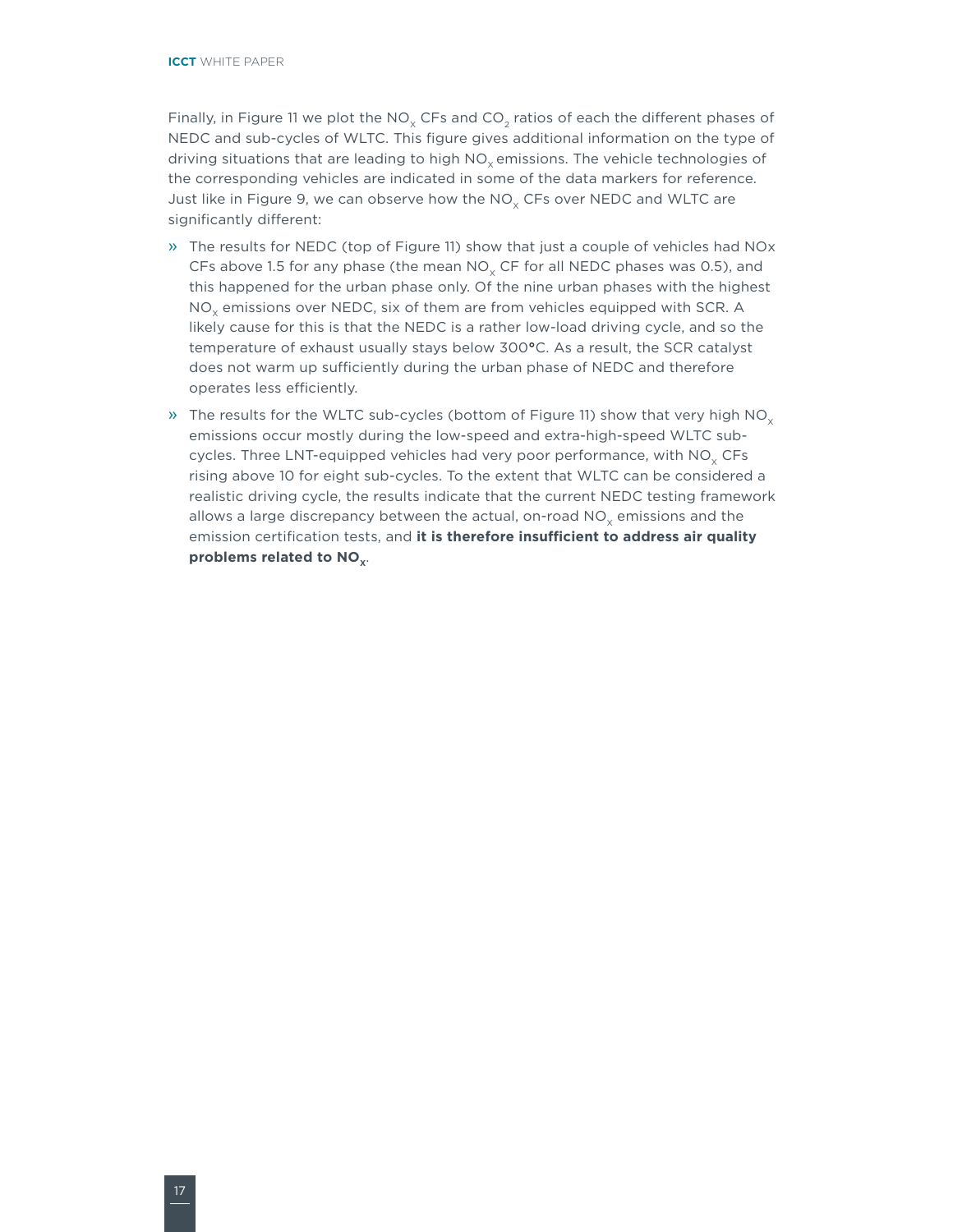

Figure 11: Experimental NO<sub>y</sub> emission performance over the NEDC and WLTC cycles for all 32 vehicles, by NEDC phase/WLTC sub-cycle (see Figure 6).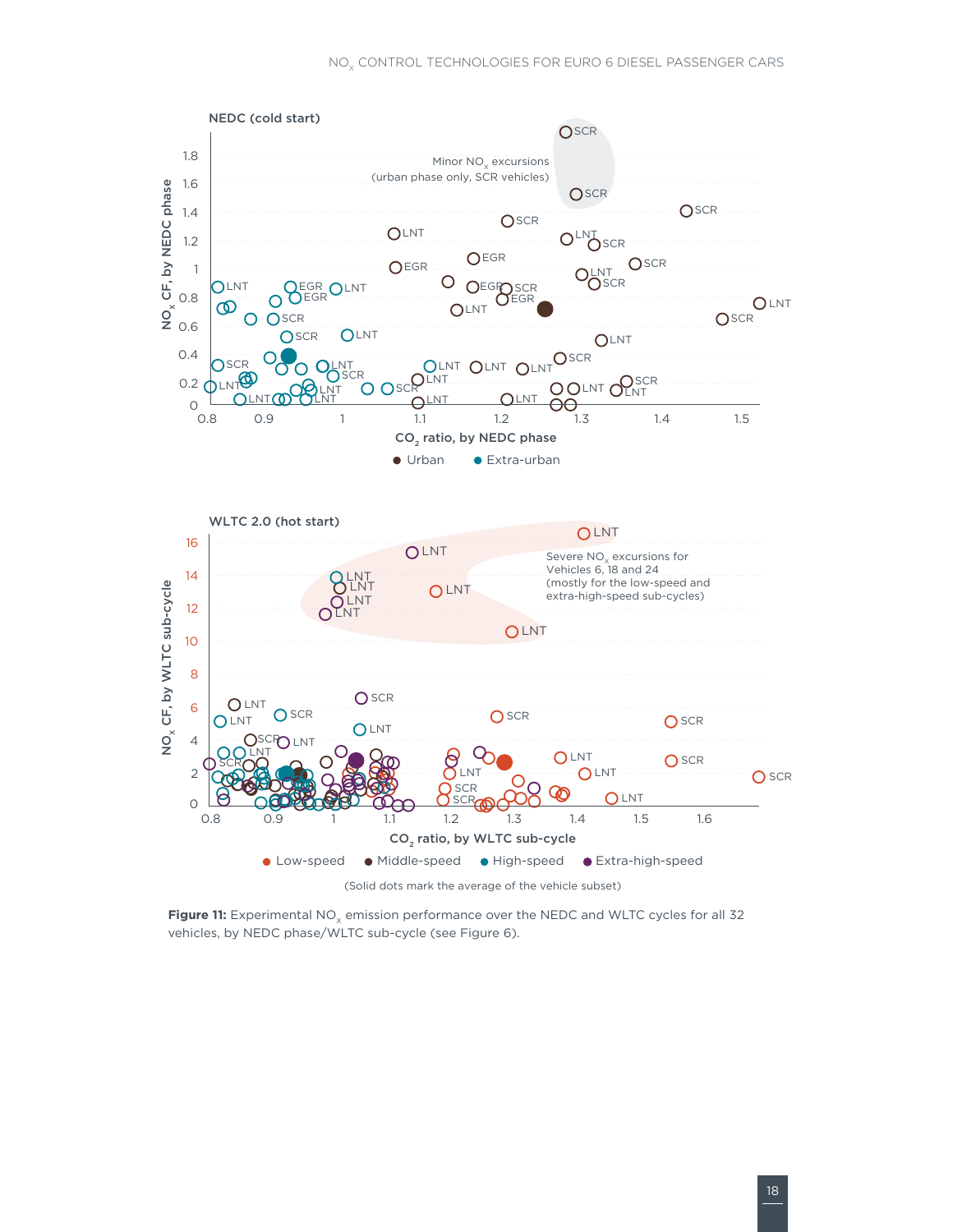## <span id="page-25-0"></span>4. Conclusions and policy recommendations

The new Euro 6 diesel passenger cars must meet an emission limit of 80 mg of  $NO<sub>x</sub>$ per kilometer, down from 180 mg/km for Euro 5 diesel vehicles. But this emission limit is not as stringent as it appears on paper, because it applies to an outdated emissions certification driving cycle (NEDC) that should soon be replaced by a somewhat more realistic one (WLTC). However, in all likelihood, **the biggest challenge for diesel passenger car manufacturers will not arise from the laboratory test under the certification cycle (be it the NEDC or the WLTC), but from the impending real-driving emissions (RDE) test**, which is scheduled to become a mandatory step for the type approval of passenger cars in the EU in 2016 (with an initial 20-month monitoring phase during which no on-road emission limits will be enforced). Under this new testing framework, diesel passenger cars will have to prove that they can keep  $NO<sub>x</sub>$  emissions at reasonably low levels<sup>6</sup> during an on-road test that more closely represents real-world driving situations.

The phase-in of the Euro 6 standard in the EU was accompanied by the widespread introduction of several technologies to control the  $NO<sub>x</sub>$  emissions from diesel passenger cars. In the first part of this paper, we introduced these technologies, and we showed the different strategies that vehicle manufacturers have adopted for their deployment in the EU and US markets. Some key differences between EU and US NO<sub>x</sub> technology control choices (e.g., the prevalence of LNT in Europe, and the emergence of combined SCR+LNT solutions in the US, likely because this type of solution is ultimately required for compliance with the low-emission bins of US Tier 2 regulations) seem to indicate that the different regulatory frameworks (the US has lower nominal emission limits, more demanding test cycles, and a robust enforcement and compliance program that the EU lacks) have a direct influence upon the technological choices made by diesel passenger car manufacturers.

In this paper, we focused mostly on NO<sub>v</sub> because the emissions of this pollutant do not seem to be properly controlled outside of the artificial conditions of NEDC testing. The experimental results analyzed in this paper add to the overwhelming amount of empirical evidence that **NO<sub>v</sub> emissions from diesel passenger cars are not properly controlled under the current, NEDC-based testing framework**. The experimental NO<sub>v</sub> conformity factors over WLTC and NEDC helped us explore the differences among the real-world performance of different technologies, as well as the differences in the robustness of the implementations of these technologies made by individual manufacturers. The fact that the three worst-performing vehicles were all equipped with lean NO<sub>v</sub> traps does not mean that all LNT-equipped vehicles would be unfit to pass the RDE on-road test. In fact, a few of the best-performing vehicles over both the NEDC and the WLTC were equipped with this technology. What those results do indicate is that the current NEDC testing framework is insufficient to ensure that Euro 6 vehicles have acceptable  $NO<sub>x</sub>$  emissions under real conditions of use, and that the new RDE regulations are fully justified and much needed. Since RDE cannot apply retroactively to existing Euro 6 type-approval certificates, it is essential to act fast and **ensure that additional high emitters of NO<sub>y</sub> are prevented from entering the market**. Urgent remedial (technological) action on the part of vehicle manufacturers is also required to **avoid the stigmatization of diesel cars**.

<sup>6</sup> As demonstrated in a recent ICCT publication (Franco et al., 2014), this is frequently not the case for the current generation of Euro 6 diesel passenger cars.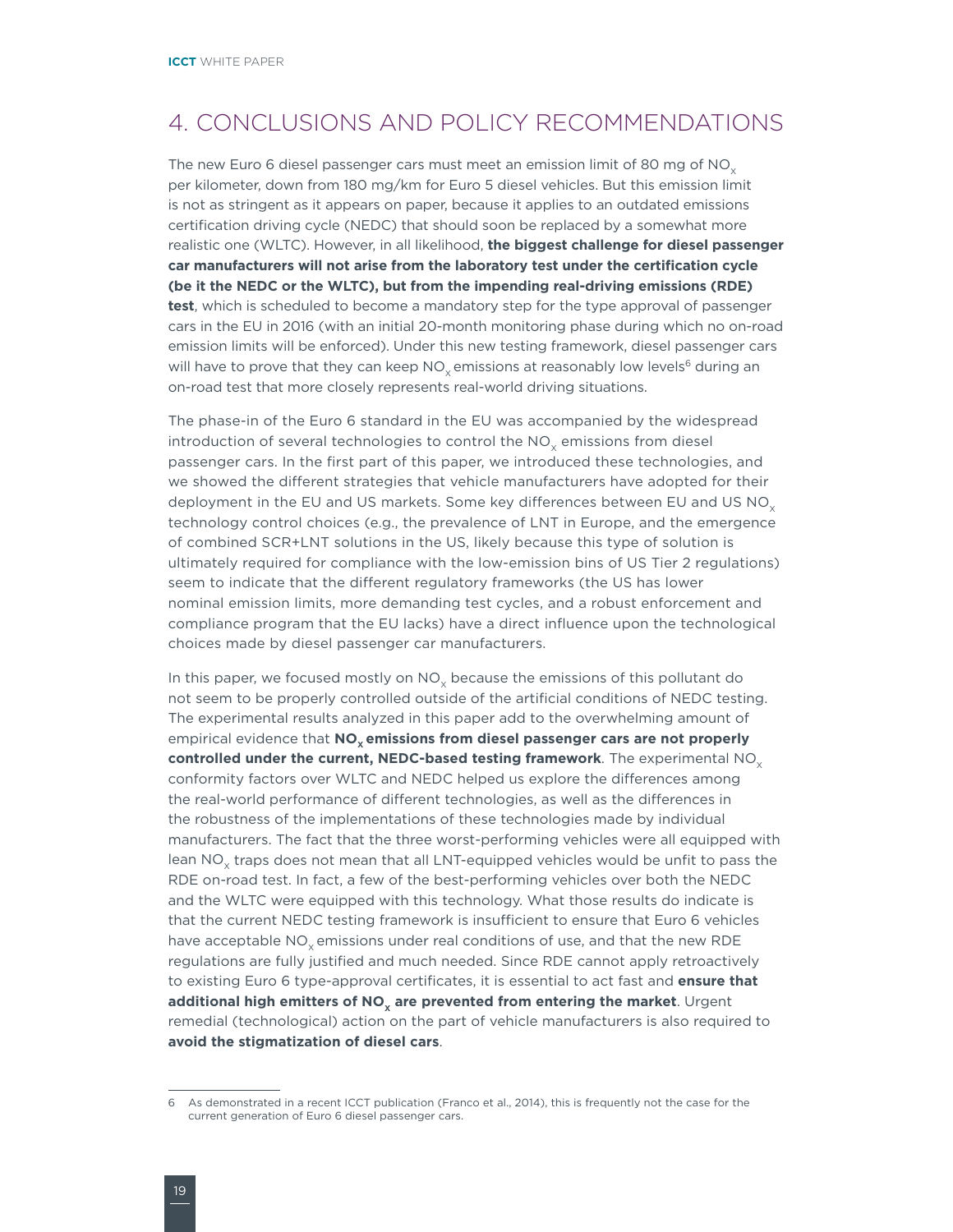An effective implementation of RDE would be a major step in the right direction that should help address Europe's urban air quality problems in the long run. In the coming months, the European Commission will continue to work with stakeholders to determine the conformity factors that will apply to on-road RDE tests. The European Commission will phase in RDE testing in two subsequent steps with increasing levels of stringency. It is widely expected that **the initial step of conformity factors (applicable from**  September 2017 onward) will lie around a value of 2 for NO<sub>y</sub> emissions from diesel **passenger cars**—i.e., these vehicles will still be allowed to emit about twice the regulated Euro 6 emission limit of 80 mg/km during the on-road test, effectively making this **the first time that the Euro standards will be changed to raise an emission limit instead of lowering it**. Moreover, since RDE does not include cold-start emissions, the allowed increase will be substantially higher than is indicated by the conformity factor. The second step of RDE, likely to apply from 2019 onward, should bring conformity factors close to 1 and make Euro 6 diesel cars come closer to delivering on their promise (albeit seven years after their initial market introduction). This compromise should address the urgent problem of keeping Euro 6 diesel passenger cars with weak on-road NO<sub>v</sub> control from being awarded emissions type-approval certificates in the EU. It will also give manufacturers sufficient lead time to make the necessary calibrations to their software and emissions aftertreatment hardware adjustments to their vehicles to improve their real-world NO<sub>y</sub> emissions performance, which we will continue to watch closely.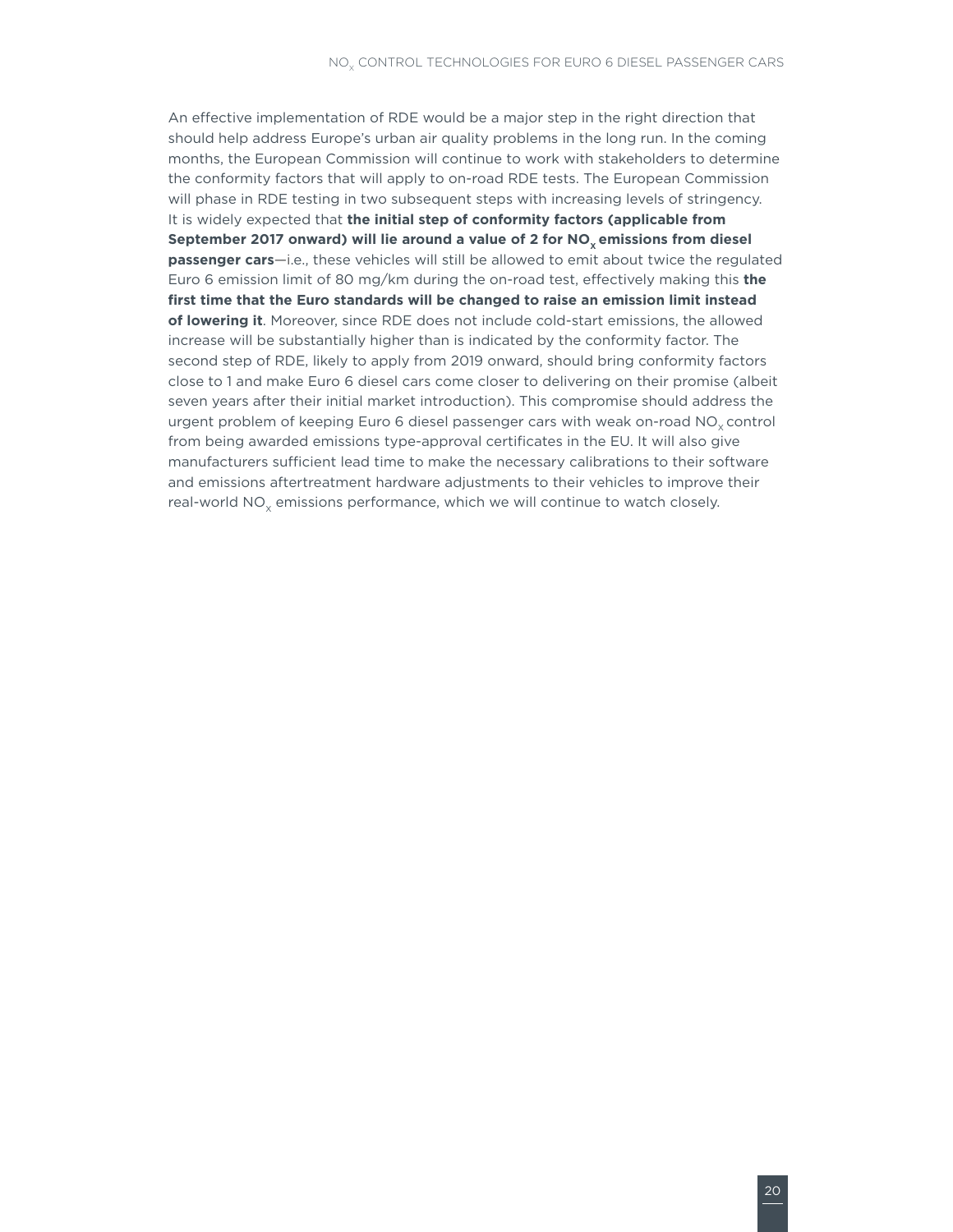### <span id="page-27-0"></span>5. References

- ADAC. (2015a). ADAC car database. Retrieved from [https://www.adac.de/infotestrat/](https://www.adac.de/infotestrat/autodatenbank/) [autodatenbank/](https://www.adac.de/infotestrat/autodatenbank/)
- ADAC. (2015b). ADAC EcoTest database.
- ADAC. (2015c). EcoTest Testing and Assessment Protocol, Version 3.2. Retrieved from [http://www.ecotest.eu/html/EcoTest\\_Protocol\\_EN.pdf](http://www.ecotest.eu/html/EcoTest_Protocol_EN.pdf)
- Auto Alliance. (2015). 2014 sales. Retrieved from [http://www.autoalliance.org/auto](http://www.autoalliance.org/auto-marketplace/sales-data)[marketplace/sales-data](http://www.autoalliance.org/auto-marketplace/sales-data)
- Bergmann, D. (2013). *Developing the Technology Innovation Process for Further Emissions Reduction.* Presented at the 6th Integer Diesel Emissions Conference and Diesel Exhaust Fluid Forum, Atlanta*.*
- European Environment Agency (EEA). (2014). *Monitoring CO<sub>2</sub> emissions from passenger cars and vans in 2013.* Retrieved from [http://www.eea.europa.eu/publications/](http://www.eea.europa.eu/publications/monitoring-co2-emissions-from-passenger) [monitoring-co2-emissions-from-passenger](http://www.eea.europa.eu/publications/monitoring-co2-emissions-from-passenger)
- EEA. (2015). *New cars' CO<sub>2</sub> emissions well below Europe's 2015 target.* Retrieved from <http://www.eea.europa.eu/highlights/new-cars2019-co2-emissions-well>
- Franco, V., Posada, F., German, J., & Mock, P. (2014). *Real-world exhaust emissions from modern diesel cars: A meta-analysis of PEMS emissions data from EU (Euro 6) and US (Tier 2 Bin 5/ULEV II) diesel passenger cars* (Part 1: Aggregated results). Washington: International Council on Clean Transportation (ICCT). Retrieved from <http://www.theicct.org/real-world-exhaust-emissions-modern-diesel-cars>
- HybridCars.com. (2015). The HybridCars.com monthly sales dashboard, December 2014. Retrieved from<http://www.hybridcars.com/december-2014-dashboard/>
- Johnson, T. (2009). Review of diesel emissions and control. *International Journal of Engine Research*, *10*(5), 275–285. Retrieved from [http://doi.](http://doi.org/10.1243/14680874JER04009) [org/10.1243/14680874JER04009](http://doi.org/10.1243/14680874JER04009)
- Johnson, T. (2013). Vehicular Emissions in Review. *SAE Int. J. Engines*, *6*(2), 699–715. Retrieved from<http://doi.org/10.4271/2013-01-0538>
- Kågeson, P. (1998). *Cycle-beating and the EU test cycle for cars.* European Federation for Transport and Environment (T&E), Brussels.
- Lowell, D., & Kamakaté, F. (2012). *Urban off-cycle NO<sub>v</sub> emissions from Euro IV/V trucks and buses.* Washington: ICCT. Retrieved from [http://www.theicct.org/urban-cycle-nox](http://www.theicct.org/urban-cycle-nox-emissions-euro-ivv-trucks-and-buses)[emissions-euro-ivv-trucks-and-buses](http://www.theicct.org/urban-cycle-nox-emissions-euro-ivv-trucks-and-buses)
- Majewski, W. A. (2007). NO<sub>v</sub> Adsorbers. *DieselNet Technology Guide 2007.* Retrieved from [http://www.dieselnet.com/tech/cat\\_nox-trap.php](http://www.dieselnet.com/tech/cat_nox-trap.php)
- Marotta, A., Pavlovic, J., Ciuffo, B., Serra, S., & Fontaras, G. (2015). Gaseous Emissions from Light-Duty Vehicles: Moving from NEDC to the new WLTP test procedure. *Environmental Science & Technology*. Retrieved from <http://doi.org/10.1021/acs.est.5b01364>
- Maunula, T. (2013). *NO<sub>x</sub> Reduction with the Combinations on LNT and SCR in Diesel Applications.* (No. 2013-24-0161). SAE Technical Paper. Retrieved from <http://doi.org/10.4271/2013-24-0161>